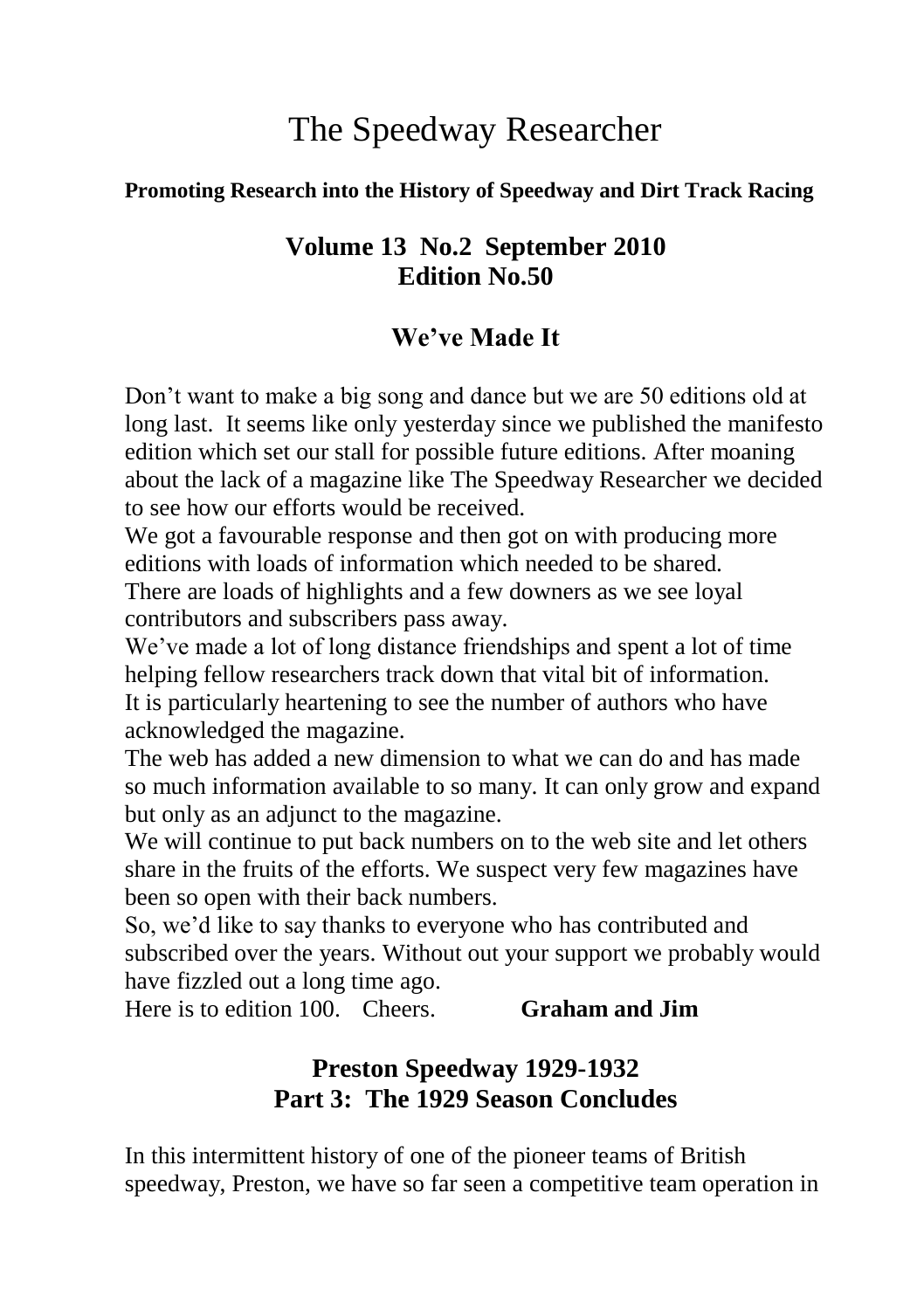a Northern Speedway league that saw some teams fail to start the season (Long Eaton); others start but fail after a small number of meetings (Bolton, Burnley & Hanley) whilst more continued to compete but failed to fulfil all their fixtures by the seasons end.

The last part of this history took us to the end of August 1929 with the Lancashire team competitive at the top of the League and in the League KO Cup. Throughout this time Preston ran two meetings a week at their Farringdon Park Stadium, with usually a midweek open meeting and a weekend league match. Speedway stars of the time were tough men. In an open meeting in early September Preston ace rider Ham Burrill was easily leading a Senior Scratch heat when his front wheel came off and he was flung onto the cider track. As the race continued he hopped off the track and was stretchered away to the dressing rooms waving to the crowd. It was soon announced he was merely "bruised". In the same week came the bombshell that Belle Vue had resigned from the Northern Dirt Track Riders Association and it was feared they would operate as an "outlaw" track seeking to poach riders from other Northern teams. The local press reported that Belle Vue were interested in signing all the Preston stars but to their credit all the Preston team volunteered not to ride at Belle Vue.

Despite the late stage of the season Preston's crowds held up well and on Thursday,  $12^{th}$  September a crowd of 8,000 saw Frank Charles beat Vic Huxley in two straight Challenge races.

An inter-track challenge meeting at the Albion Speedway, Salford over four heats and four riders per team saw Salford beat Preston 22-5 although press reports do not indicate who rode for Preston that Friday night.

By  $14<sup>th</sup>$  September 1929 with the League season close to a conclusion the Northern League table looked like this:

| White City (Mcr) | P <sub>21</sub> | 38pts |
|------------------|-----------------|-------|
| Preston          | P <sub>24</sub> | 32pts |
| Leeds            | P <sub>21</sub> | 31pts |
| Halifax          | P <sub>21</sub> | 29pts |
| Rochdale         | P <sub>21</sub> | 22pts |
| Leicester        | P23             | 20pts |
| Salford          | P <sub>21</sub> | 20pts |
| <b>Barnsley</b>  | P <sub>19</sub> | 16pts |
| Newcastle        | P17             | 16pts |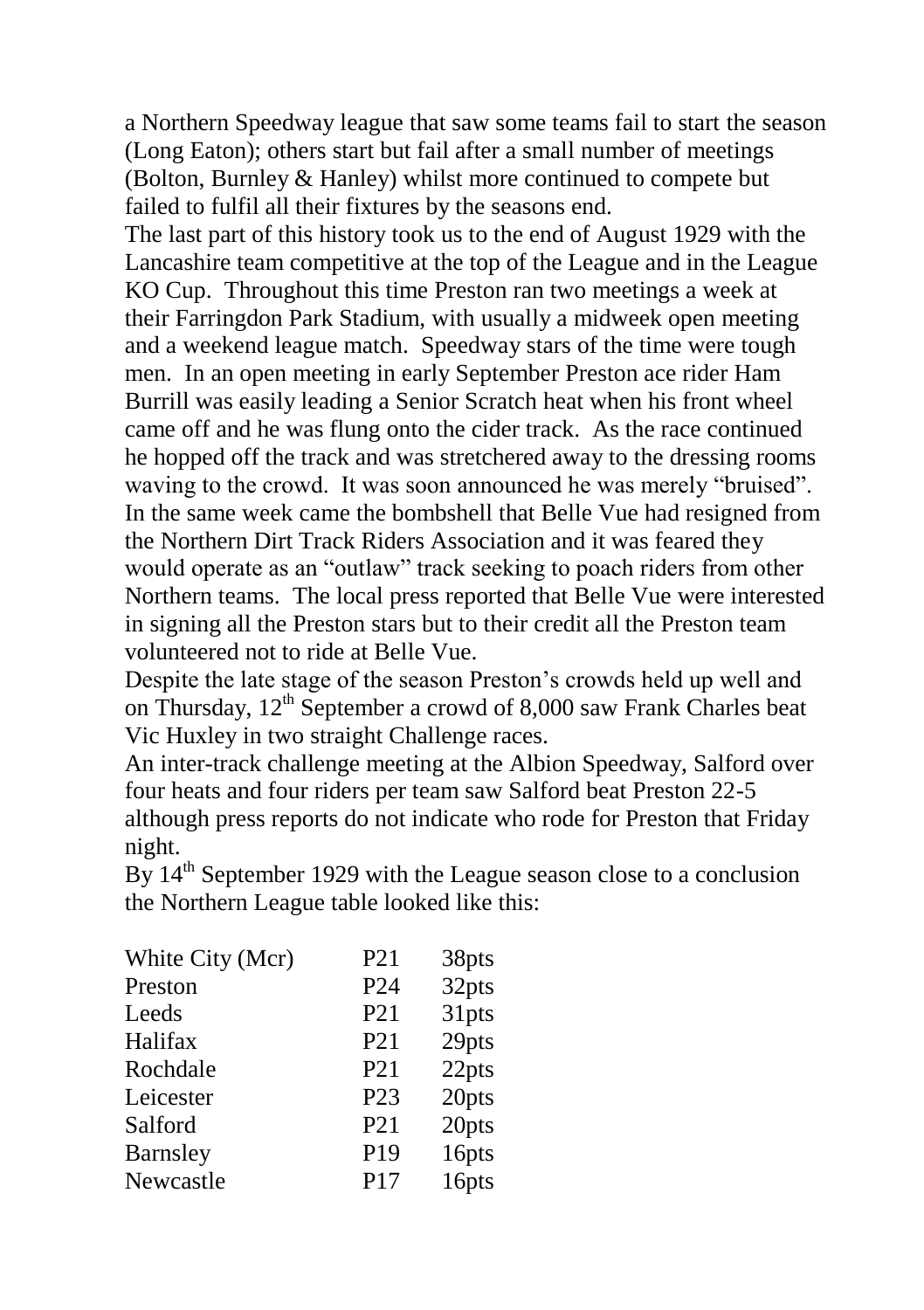| Sheffield     | P <sub>18</sub> | 14 <sub>pts</sub> |
|---------------|-----------------|-------------------|
| Middlesbrough | P <sub>21</sub> | 12 <sub>pts</sub> |
| Liverpool     | P <sub>16</sub> | 12 <sub>pts</sub> |

On the following Wednesday Preston travelled to Sheffield in the Second Round of the KO Cup and it was nip and tuck up to Heat 6 with the Tykes leading 22-20, thereafter two 6-1 to the home side saw Sheffield pull away and despite a gallant 6-1 to Preston in the final heat, Sheffield held on for a 35-28 home leg advantage. Fans of the two teams did not having to wait long for the second leg the following evening at Farringdon Park. Over the nine heats the Preston team was on top form winning heats 2-8 by a margin of 6-1 and heats one and nine by a score of 5-2, giving them a thumping 52-11 second leg win and an aggregate victory of 80-46.

Team fixtures followed thick and fast for the rest of September. First saw Preston take on Leicester Stadium in the KO Cup Semi-Final First Leg at Farringdon Park and a comfortable 48-14 advantage to take to the Midlands. Preston won every heat but only homester Frank Charles was able to secure a 12pt maximum score.

Five days later Preston entertained Wembley Stadium at Farringdon Park in a challenge meeting limited to four heats as a number of Preston riders were unavailable competing in a Lancashire v Yorkshire meeting at Wembley on the same evening. The teams were: Wembley: Jack Jackson, Ray Tauser, Harold Crook and Alf Foulds and for Preston: Jack Chiswell, Frank Chiswell, Len Myerscough and Claude Rye. Each team won heat by scores of 5-2 and 4-3 to give a result of 14-14. In the War of the Roses meeting at Wembley Stadium one of the biggest speedway crowds ever seen at the stadium saw a Lancashire team which included Frank Charles, Joe Abbott and Ham Burrill beaten by a Yorkshire team 26-37.

In early October Preston travelled to Leicester Stadium to see if they could reach the final of the KO Cup. In a close contest Leicester were clearly more at home on the own track. They won eight of the nine heats but Preston often filled the minor placing and even won heat 6 with a 6-1. That resulted in a second leg win for Leicester of 39 points to Preston's 24. However Preston went through to the final with a 72- 53 aggregate scoreline.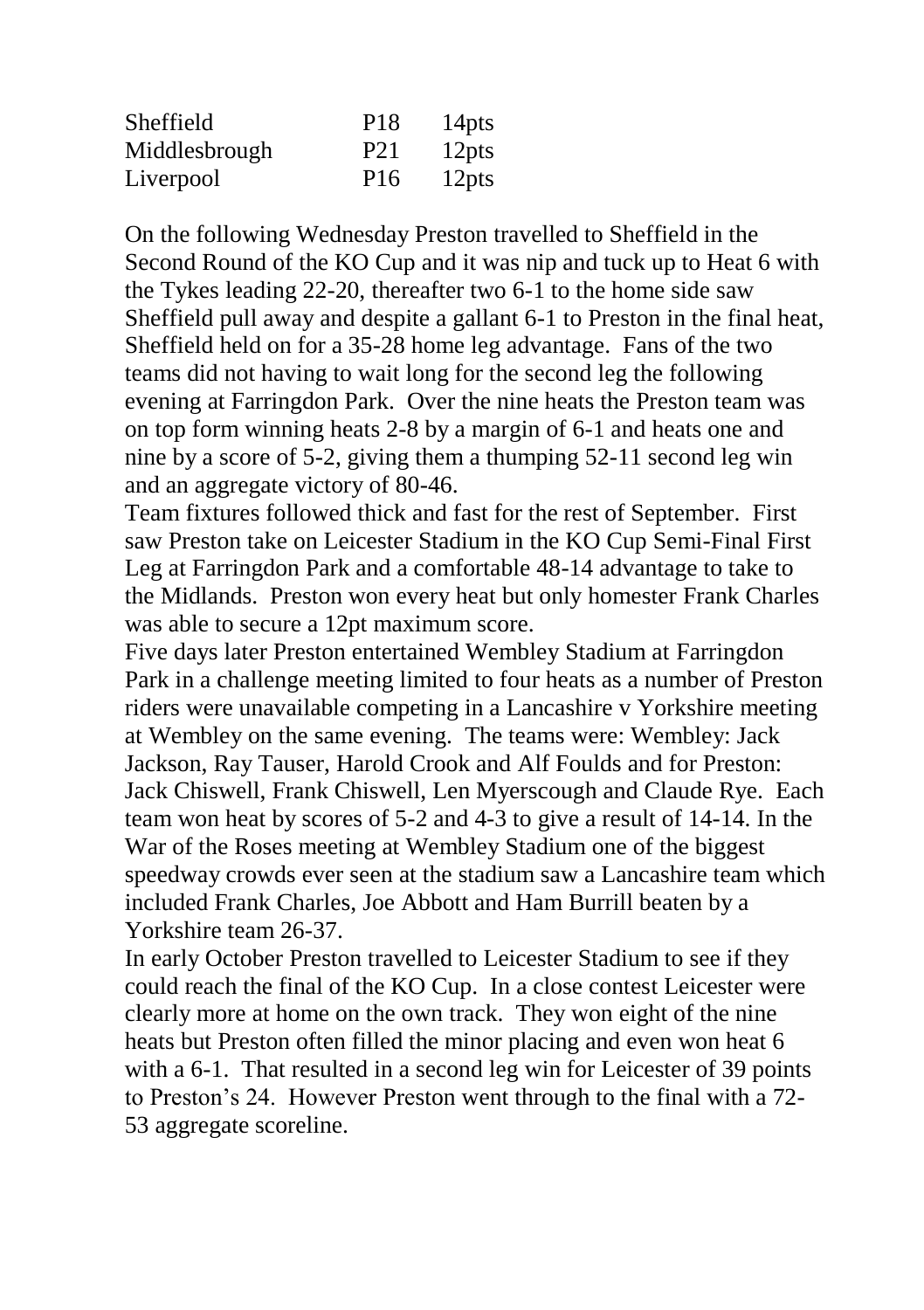As the season drew to a close crowds diminished so that on Thursday night,  $3<sup>rd</sup>$  October only 1500 turned up to see a Preston  $2<sup>nd</sup>$  team lose at home 8-19 to a Salford  $2<sup>nd</sup>$  team over four heats.

So came the season finale. The English Dirt Track (Northern) League KO Cup Final between Preston and Halifax with the first leg at Farringdon Park on Saturday 5<sup>th</sup> October, advertised as "the most important match of the season". The teams were:

Preston: Ham Burrill, Frank Chiswell, Joe Abbott, Jack Chiswell, Frank Charles, Claude Rye

Halifax: Bert Clayton, Geoff Taylor, Frank Smith, Jack Dudding, Walter Creasor, Geoff Kilburn

The tone of the meeting was set in the first two heats with 6-1 heat advantages to the Lancastrians. By heat five Preston were 28-7 ahead and by the final heat they had secured a crushing victory by 49 points to 15. Frank Charles top scored with an unbeaten 12, followed by Joe Abbott with 10, Ham Burrill & Frank Chiswell on 8, Jack Chiswell with 7 and reserve Claude Rye on 3pts. For Halifax Walter Creasor alone put up resistance with 5pts the remainder of the team picking up between one and three points. Preston could sense the cup was heading their way but they still had to beat a Halifax team who went well around their Thrum Hall track.

A Charity Broadside meeting took place at Preston two days later which brought the curtain down on the fist season of speedway at the northern track with proceeds going to three local medical charities. Only the unfortunate W. Yates who, in the Broadside Final fell and not only broke his collar-bone but also fractured his skull, had a bad night, although he was also recorded as the fastest rider of the night! So to the final meeting of the season the second leg of the KO Cup raced at Owlerton Stadium, Sheffield with Preston holding a 33 point advantage from the first leg. In an early precursor to the guest rider arrangements of recent years, Halifax brought in Squib "Broadside" Burton the Rochdale ace and saw the return of captain, George Reynard. Given the neutral venue and big Preston advantage, a crowd of less than 10,000 was considered disappointing by commentators, particularly given Preston's earlier league meeting with Sheffield at that stadium saw the gates closed and a full house. Sadly, for the White Rose team Preston fielding the same side as the first leg a week before continued to dominate. And despite off nights for Ham Burrill (5pts) three Preston riders scored double figures; (Frank Chiswell (12), Joe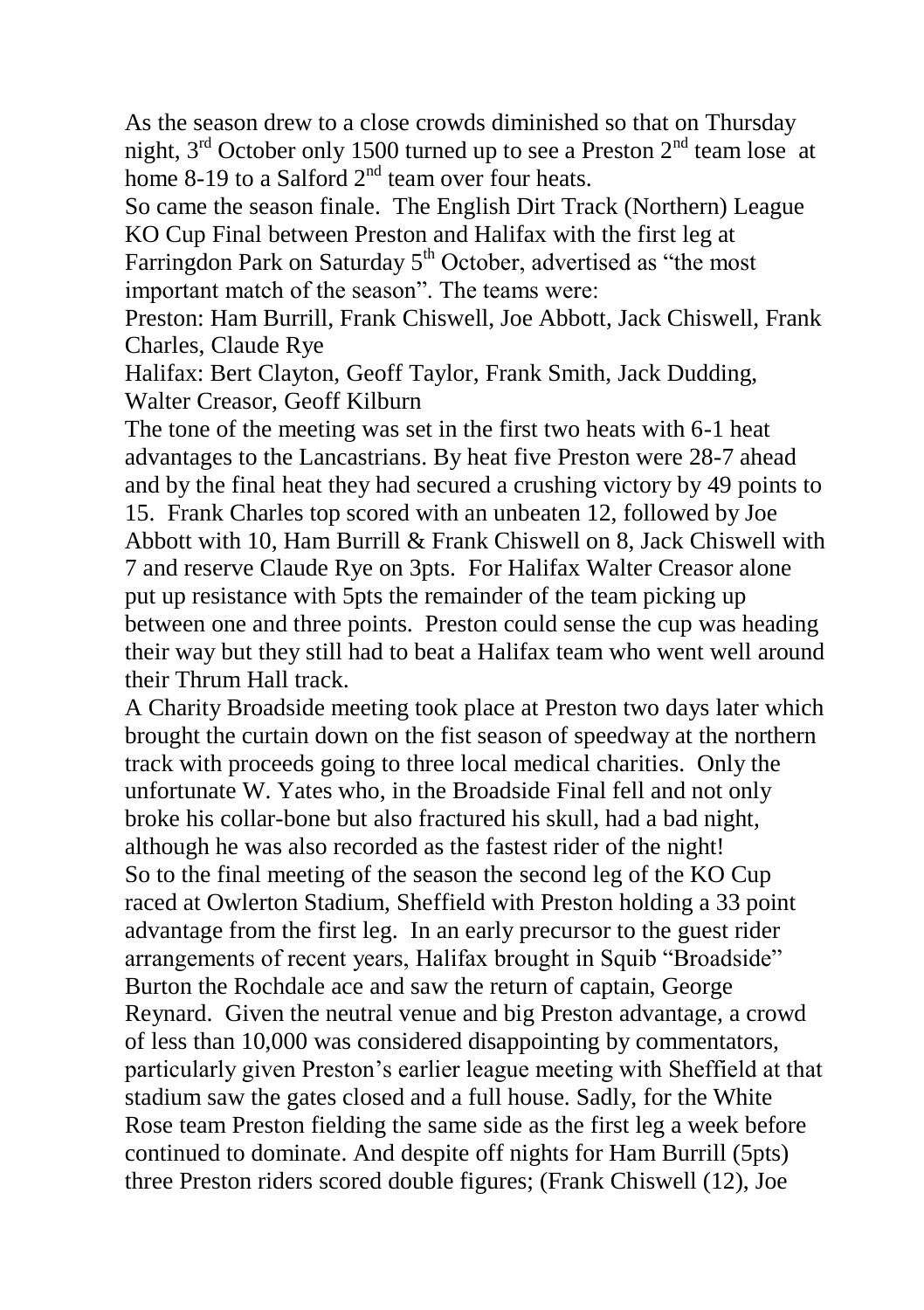Abbott (10) and Franck Charles (10) as the Lancastrians won seven heats to three in impressive style. Only Reynard and Burton challenged the winners with 7pts each and thrilled the crowd with their edge of the seat style of racing, as Preston stormed to a second leg win by a score of 39-24 and an aggregate cup winning victory of 87-39.

The trophy was presented to the winning Preston captain Ham Burrill, by Mr W D Marr, Chairman of the North Dirt Track Owners Association, who congratulated the Preston team not only on their fine riding but also their magnificent team spirit. Captain Burrill was persuaded to speak on the "broadcasting apparatus" as the press reports called it and said "he was glad the cup had come to Preston and that they had ridden hard all through for it and against good riders". The winning team paraded the ground with the cup in one of speedway's grading wagons. The cup was next seen in the window of the car dealers of Marks & Baron Ltd in Lancaster Road, Preston. Shortly after their victory many of the Preston stars headed off for a speedway tour of Holland and I have even heard reports some competing in meetings in Germany.

Speedway's first full season in the north of England saw Preston as one of its premier teams finishing close to the top of a League full of uncompleted fixtures and winning its Cup competitions. It was to be a hard act to follow in 1930. (to be continued) **Graham Fraser**

#### **A-Z Australians in UK**

**Tony** Webb's Additions / admendments 1/12/2009

| SА                                | Redcar2007/8/9                |  |
|-----------------------------------|-------------------------------|--|
| OLD                               | Glasgow 007/2008              |  |
| VIC.                              | IOW 2007/8/9 Swindon Somerset |  |
| <b>QLD</b>                        | <b>Glasgow 2008/9</b>         |  |
| <b>NSW</b>                        | Weymouth 2007/8               |  |
| Bournemouth 2009                  |                               |  |
| <b>NSW</b>                        | IOW 2008 Newport 2009         |  |
| SA.                               | Mildenhall 2002/3 Wimbledon   |  |
| 2005 Buxton 2006/7./9 Redcar 2008 |                               |  |
| <b>VIC</b>                        | Edinburgh 2007 Glasgow 2008   |  |
| Birmingham 2009 Stoke 2009        |                               |  |
| NSW                               | Newport 2009-                 |  |
| SA.                               | Born UK                       |  |
|                                   |                               |  |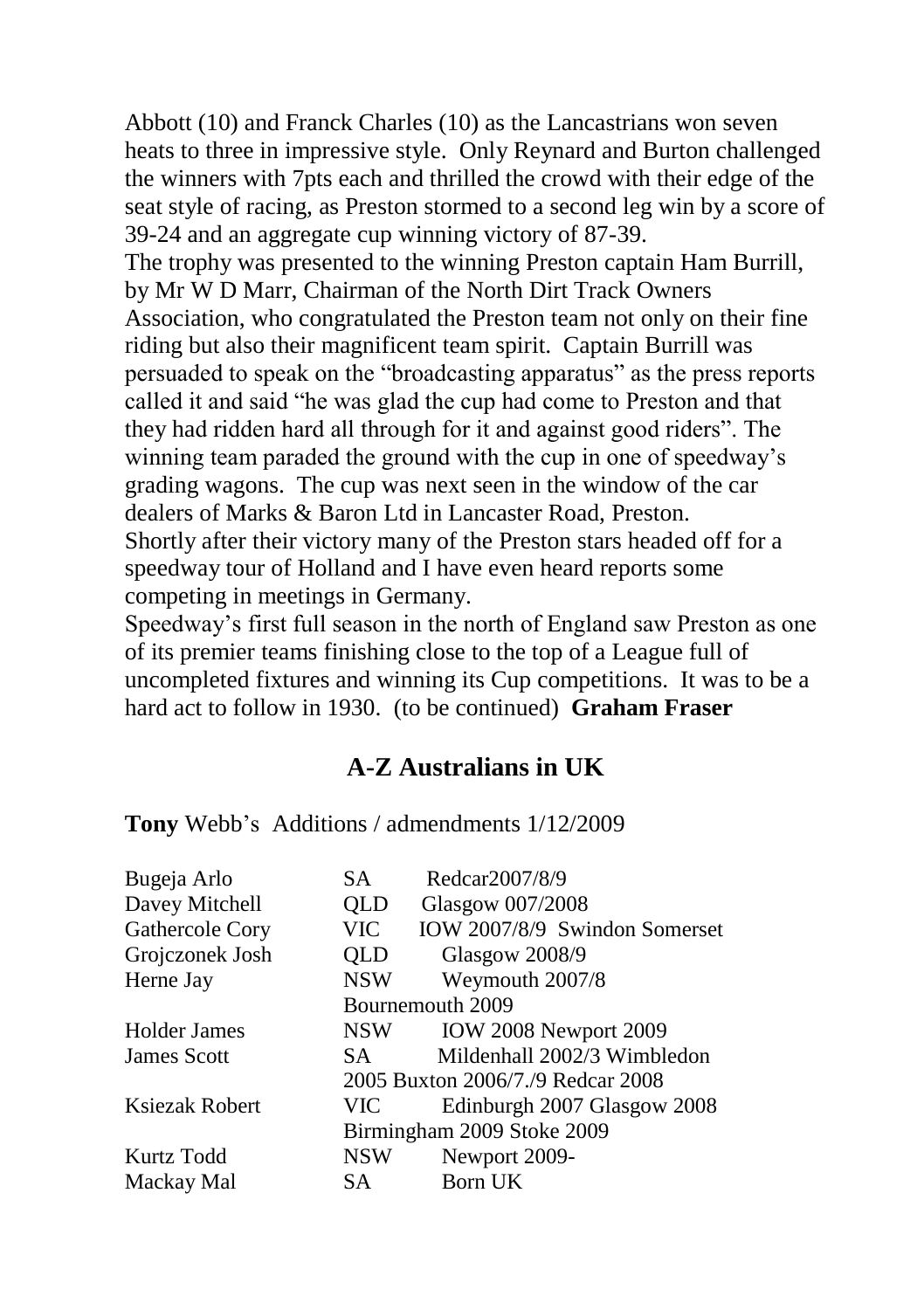| QLD        | 2009 Exhibition rides         |
|------------|-------------------------------|
| VIC        | 2009 Mildenhall               |
| <b>NSW</b> | 2009 Mildenhall               |
| <b>VIC</b> | Redcar 2008/9                 |
| WA         | Newport 2009-                 |
| VIC-       | Somerset 2009-                |
| <b>VIC</b> | Newport 2009                  |
| <b>NSW</b> | Sheffield 2009                |
| <b>NSW</b> | Kings Lynn 2008/9             |
| SA.        | Buxton 2007. Edinburgh 2008/9 |
| <b>NSW</b> | IOW 2008 Birmingham 2009      |
| QLD        | Boston 2008 Kings Lynn 2009   |
| SA.        | Edinburgh 2007-2009           |
|            |                               |

If you think we've missed any Aussie for the period covered, please do let us know.

#### **The Most Boring Meeting I Ever Saw**

We are used to reading about the best. Here **Alan Bates** nominates the worst he ever saw.

The date was Saturday  $4<sup>th</sup>$  July 1953 and it was Harringay's  $13<sup>th</sup>$ meeting of their  $13<sup>th</sup>$  season. The occasion was the visit of the Lanarkshire Eagles from Motherwell to Green Lanes for the second leg of the  $4<sup>th</sup>$  round of the National Trophy competition. The evening before in Scotland the Eagles had won the first leg 63 – 45. The programme notes stated that "Motherwell have been sharpening up their claymores and polishing their dirks in readiness for this great match. They are very hopeful of rendering us the K.O." Well, this couldn't have been further from the truth, for it turned out to be the most boring match I ever saw. Harringay won the first five heats 5 – 1 to wipe out the 18 points deficit. Derek Close had been unlucky in Heat 2 when he fell when about to overtake Ken Walsh for second place. Close was out again in Heat 6 and this time he stayed on to clinch second spot to halt the run of maximum heat wins, then followed five more runaway  $5 - 1$ 's for Racers. After Heat 11 the score was  $54 - 12$ . Ron How and Johnny Gren fell at the first bend in Heat 12 and although How remounted he couldn't catch Gordon McGregor and so it was only a 4 – 2 for Harringay. However the processions returned for four more consecutive  $5 - 1$ 's and after Heat  $16$  it was  $78 - 18$ .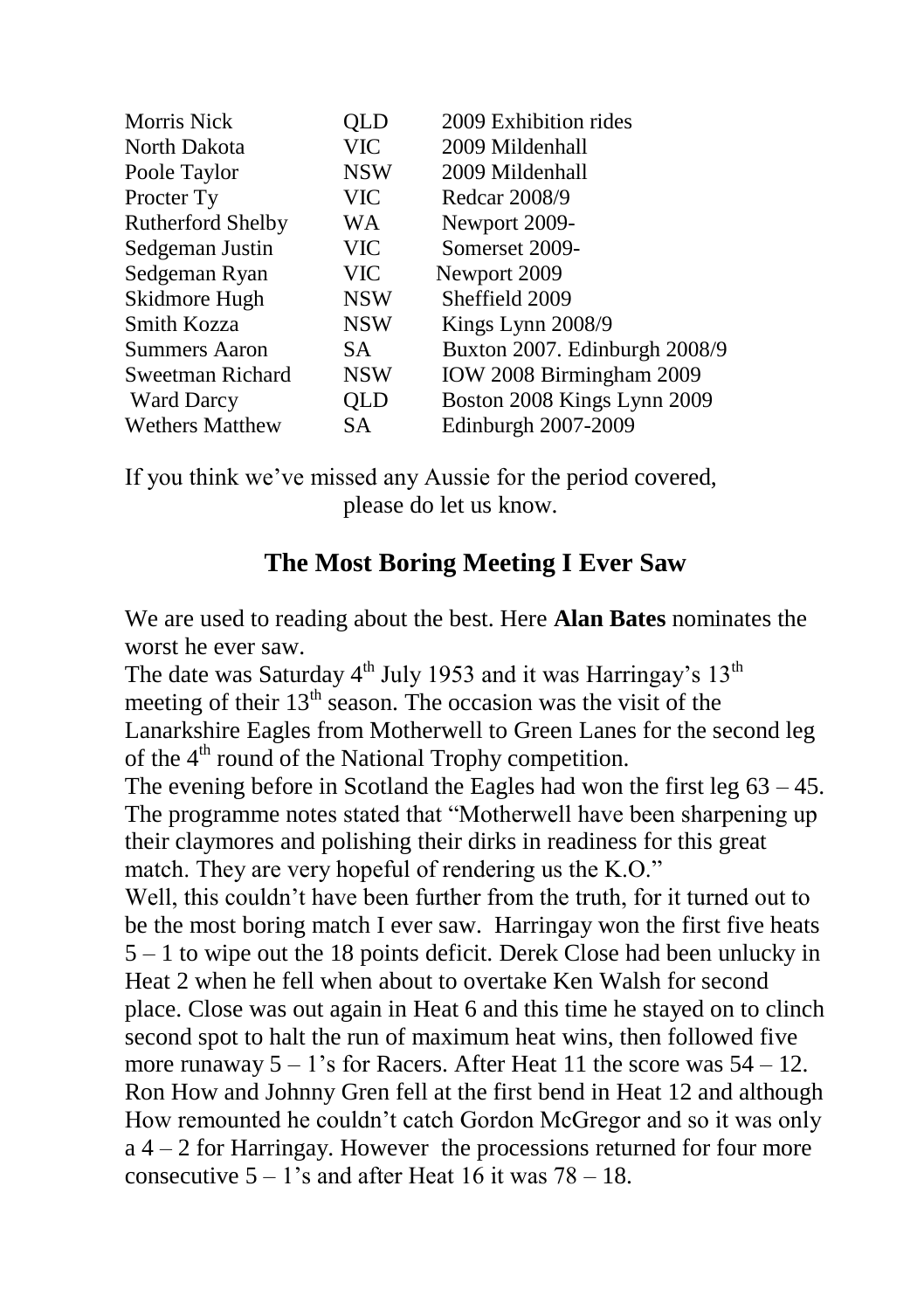In Heat 17 Derek Close again made a spirited effort and nearly caught the winner. Ron How, as the home side took  $a$  4 – 2.

In the nominated rider's heat, Harringay tracked their reserves, Allan Quinn and Frank Lawrence against Noel Watson, who had 4 points, and Derek Close who had 6 points.

Quinn knocked Close off and was excluded, but the Motherwell rider was injured and couldn't take part in the rerun. Both he and Quinn had been stretchered off. Gordon McGregor was allowed to take Close's place, and, as Harringay had only one rider, the Eagles managed a  $3 - 3$ . Harringay had won 17 of the 18 Heats and the final score was  $85 - 23$ . What was unusual is that all eight Motherwell riders managed at least one point.

Note: A few weeks earlier I had seen Harringay beat Birmingham 67 – 17 and in the next round of the National Trophy Wimbledon beat Stoke 89 – 19. These were not exactly exciting times for watch speedway in London.

## **1929 - Bluey Wilkinson Takes a Chance.**

With the assistance of Dave Ireland, Brian Collins, Allen Trump, Eric Watson, Nigel Bird, Norman Jacobs, and Myles, Stephanie, and Eileen at the Queensland State Library, **Ross Garrigan** has researched the first season Bluey Wilkinson rode in the UK. As a result of a dispute between the management and some of the riders who had been advertised to appear on the Bathurst programme on Thursday April 11, 1929, the directors of the speedway company decided to immediately end the season's racing. Those who had been riding regularly at the track had to look elsewhere for somewhere to race. Arthur "Bluey" Wilkinson, who had been one of the riders in dispute with the Bathurst management, found the track at Dubbo to his liking. On Monday, June 3, 1929, Harry Meyers and Wilkinson were the stars at the Dubbo Speedway. Meyers won the Silver Helmet establishing a new track record. Wilkinson finished runner-up to Meyers in the big race, and was also runner-up in the handicap final. Many exciting tales were being heard within Australian speedway circles concerning the exploits of those Australian riders who had ventured to England for the first time in 1928. These tales struck a chord with young Bluey's adventurous spirit, and, with just eight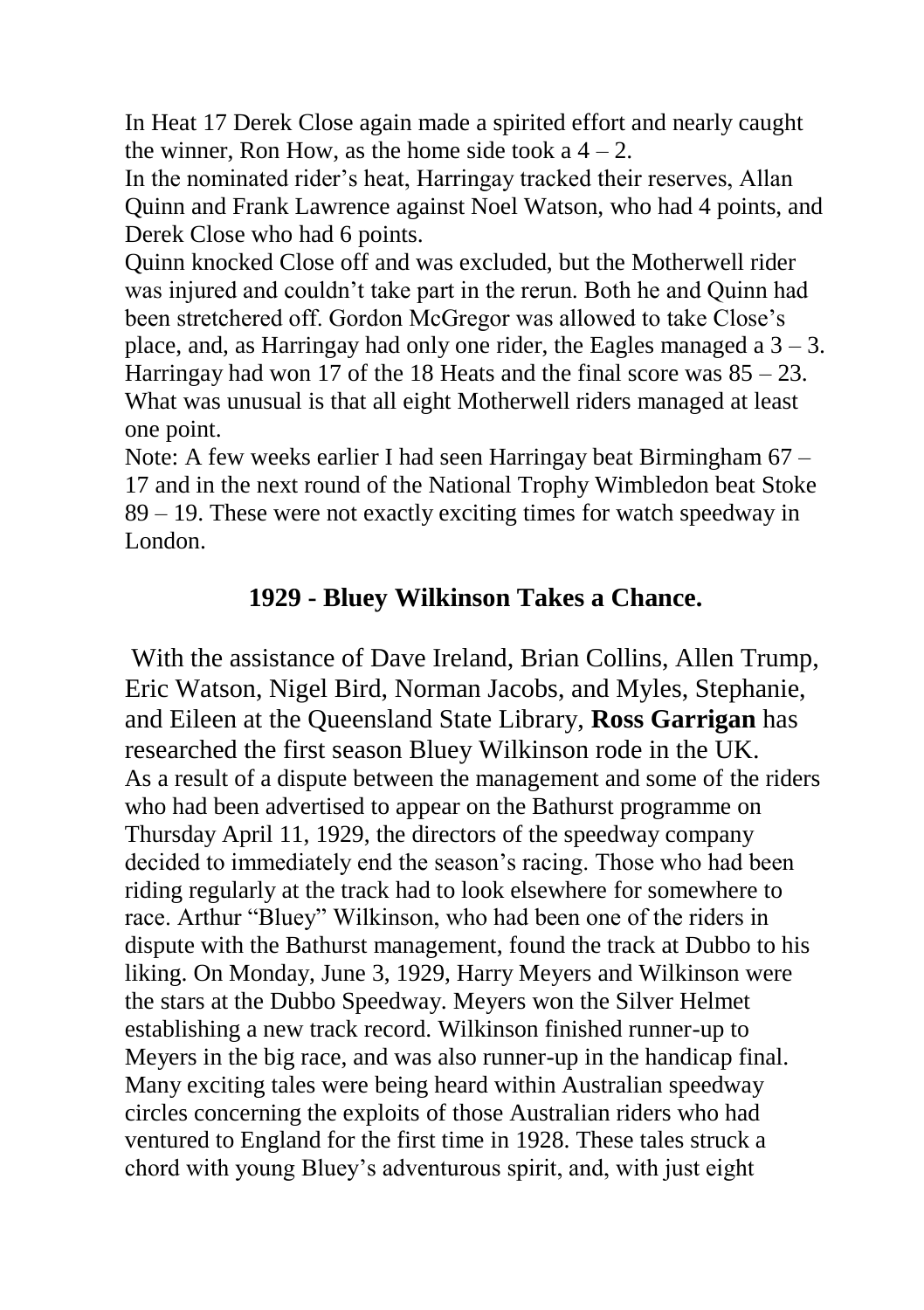months racing experience behind him, he made a courageous decision. This is where his friend Bill Townsend, a Bathurst motor mechanic, comes into the story. Bill, who was some eight years Bluey's senior, mentioned to Bluey that he had decided to go to England. Bluey said, "I'm coming with you." Unlike most of the Australian riders who travelled to Britain in those days, Bluey had no contract which would guarantee him employment when he got there; he would have to use his own initiative on arrival, and Bluey, even at such a tender age, had plenty of that. Of course there was not only Bluey's future employment to be considered - his friend Bill would have to find employment as well. Bluey hoped to earn his keep riding speedway, while Bill had his mechanical expertise to assist him in obtaining a position. Some who tried to talk Bluey out of undertaking the risky venture quickly realised that he had his heart set on accompanying Bill. A parting gift to Bluey from some of the Bathurst locals was a wallet containing thirty pounds. The Hibberd brothers were also involved in the sport of motorcycle racing in Australia in the 1920s. Bluey had become friendly with one of the three brothers who obliged by supplying a letter for him to give to another brother, Geoffrey "Buzz" Hibberd, who was at that time in England attached to London's West Ham club. It was hoped that, on presentation of this letter on his arrival in England, Bluey would be granted a trial at that club. For 17 year-old Bluey and 25 year-old Bill to give up their jobs in Bathurst to travel to the other side of the world, without any guarantee of employment, was indeed a huge gamble. At 1.05 p.m. on Tuesday June 4, the day after he had ridden at Dubbo, Bluey, together with Bill Townsend, was aboard the P. & O. Liner "Baradine" when it set sail from Sydney bound for England via ports Melbourne, Adelaide, Fremantle, Colombo, Aden, Port Said, and Malta. When, at lunch time on July 18, the Baradine arrived at King George Dock in London, there weren't any speedway promoters present eager to obtain Bluey's signature on a contract, in fact there were very few people who even knew Bluey and Bill were coming. Bluey's battle for survival in a new country was just about to begin.

If one checks just where King George Dock was situated in 1929, it is seen that the West Ham track (its offices were in Chancery Lane) wasn't all that far away from where Bluey and Bill disembarked from the Baradine. Bluey wasted little time in tracking down Buzz Hibberd and a trial on the West Ham track was arranged. It was Bluey's spectacular riding style which caught the attention of those who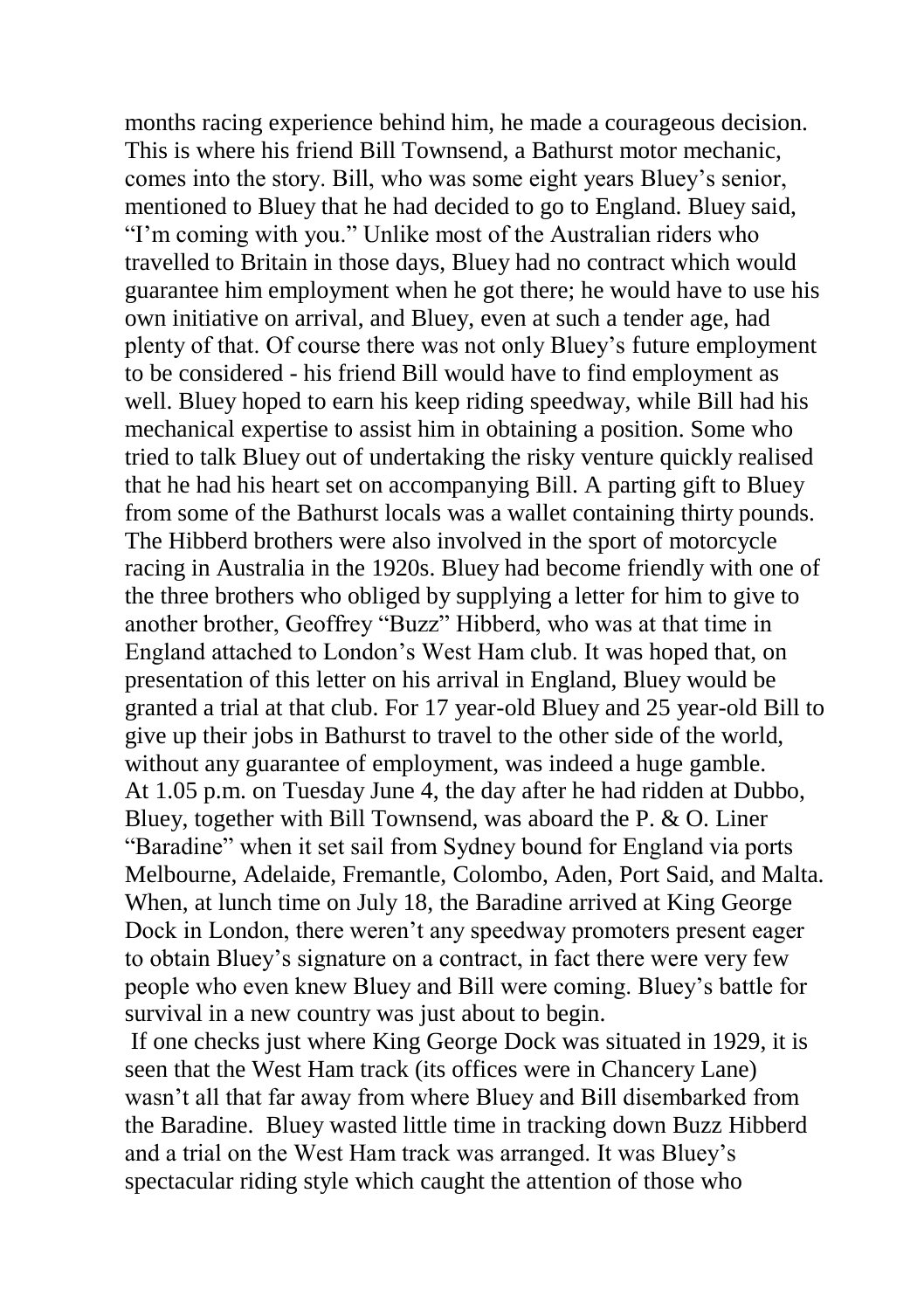watched him on the track. The management soon decided to take a chance with Bluey, giving him the contract he so desperately wanted. However, riding spectacularly and consistently finishing races were two completely different matters, something Bluey and the West Ham management were soon to find out.

During the latter part of the 1930 English season, Bluey gave an interview during which he commented on his arrival in England in 1929. He said, "We arrived in this country and I signed on right away for West Ham and Southampton. Bill became my mechanic and he's still part of the Wilkinson team!"

I should add here that the company which promoted at West Ham in 1929 also promoted racing at Southampton and Portsmouth, two other tracks Bluey would appear at.

Perusal of the West Ham programme for the meeting staged on Tuesday July 30 (twelve days after Bluey's arrival) reveals that the feature event was a teams' match raced over nine heats. Also programmed were the heats and the final of an event called the "Pomroy Open Handicap", in which only the four heat winners progressed to the final. Event 15 on the programme is the one which is of most interest to me, this race being the last of the heats of the Pomroy Open Handicap. The legendary American rider Sprouts Elder had won his first two races in the teams' event, but then pulled out of his final heat of that match and also his heat of the Pomroy Open Handicap. Elder was still battling to overcome painful injuries received in a nasty spill at Stamford Bridge. Those spectators who had purchased programmes for the West Ham meeting had to make an alteration in the printed line-up for Event 15 – they replaced the name of "Sprouts Elder" with "Bluey Wilkinson" – this was Bluey's first race appearance at the West Ham track. He rode his Douglas, wore the red helmet colour, and sported number 156. There were five starters in the race; the front marker on 6 seconds was Bill Pryke, Bluey was on 5 seconds, Sam Reid on 4 seconds, and Ivor Creek and Norrie Isbister both on 3 seconds. Bluey won his heat from Isbister in the time of 99.40 seconds – he was into the final.

Bluey had little time to enjoy the thrill of winning at his first race appearance on the West Ham track as he was straight back out for the next race staged, the handicap final. The field for the handicap final consisted of front marker Bluey (black helmet colour, 5 seconds handicap), Cecil Bounds (red, 4 seconds), Wally Lloyd (blue, 3 seconds), and Tiger Stevenson (white, 3 seconds). Bluey knew that if he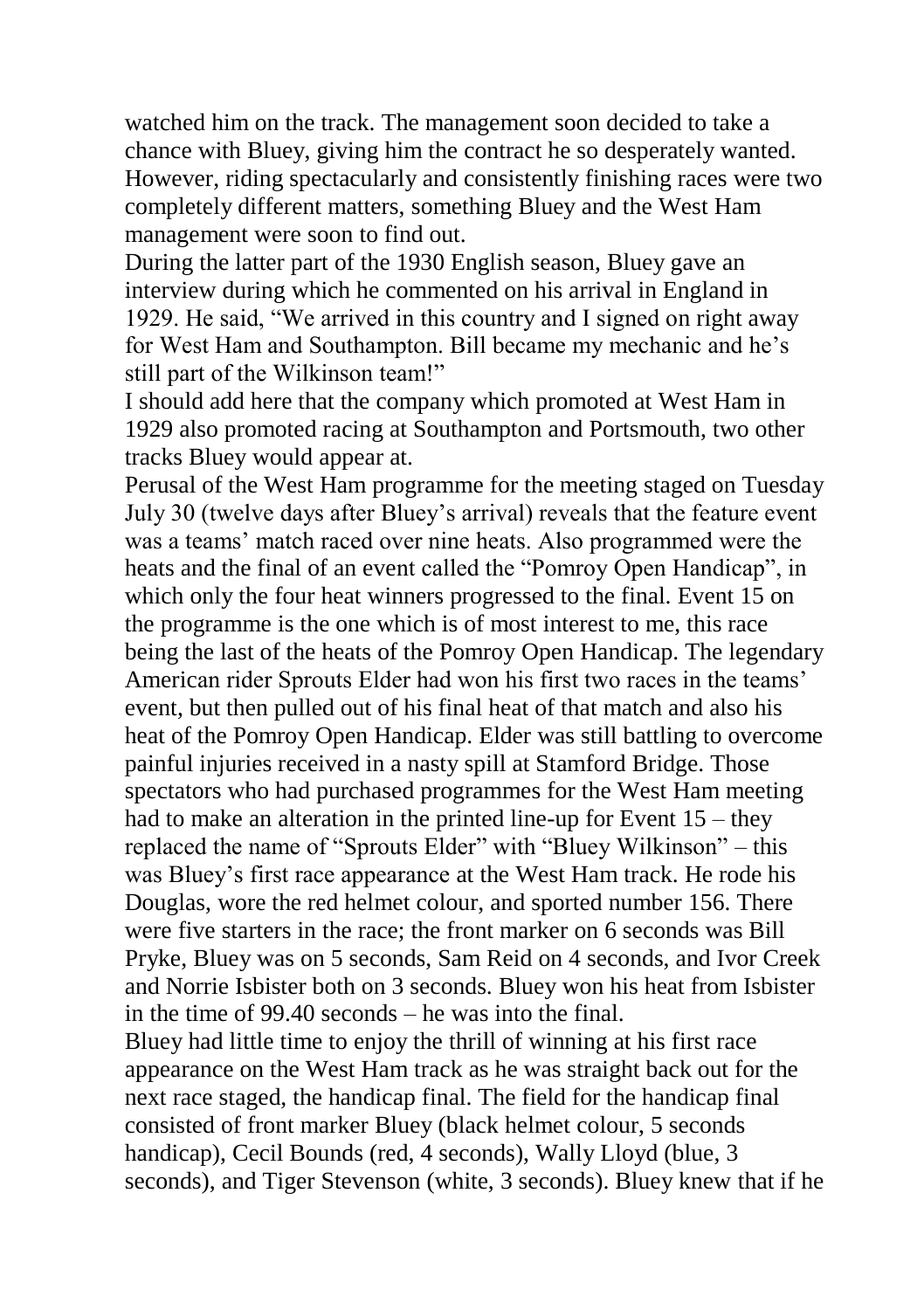stood any chance of winning this race he would have to make good use of his handicap start, not fall during the race, and also rely on his machine remaining sound. This was a huge ask for the young 17 yearold who, during his practice sessions since his arrival, had struggled somewhat to come to terms with the West Ham track, and had also experienced so much mechanical trouble with his old Douglas machine. The favourite to take the handicap final was Tiger Stevenson who, up to that point in the programme, had not only recorded a paid maximum in the teams' event, but had also recorded the fastest race time of the night. Bluey may have been all smiles after winning his handicap heat, but he was ecstatic when he won the final. His time was 95.80 seconds, 3.60 seconds faster than his winning time in the previous race. Stevenson finished second and Lloyd third.

When Bluey arrived at the West Ham track that evening his name wasn't even on the programme and he hadn't expected to get a ride. As a result of Sprouts Elder's withdrawal, Bluey not only got to race on the track for the first time, but ended the evening having recorded two wins from two starts. It was fitting Bluey should win the handicap event named after William James Pomroy. Pomroy, also an Australian from New South Wales, first arrived in Great Britain in April of 1928 in company with Sprouts Elder, Paddy Dean and Geoff Meredith. Pomroy was one of the original directors of Dirt Track Speedways Limited, the company which began promoting speedway racing in Glasgow in April of 1928. The same company, trading as West Ham Stadium Speedway, was operating the West Ham track when Bluey arrived in England in 1929. Pomroy was present at the West Ham track on this July 30 evening acting as a Steward for Dirt Track Speedways Ltd. The following evening, July 31, Bluey was at Southampton, once again hoping to get a start. As I've already mentioned, the racing at this track was also promoted by Dirt Track Speedways Limited. The feature event on the programme was, according to the local newspaper The Southern Echo, a nine-heat match between Edinburgh and London. This match was reported elsewhere as being between Southampton and Scotland, and also as having been between England and Scotland. I'll stick with the local newspaper's account of the meeting. The programmed London team comprised of Tiger Stevenson, Sprouts Elder, Ivor Creek, Jack Adams, Don Durant, and Don Taylor. Sprouts Elder was present at the track but withdrew from the meeting acting on medical advice. Just as had happened the previous evening at West Ham, Bluey Wilkinson took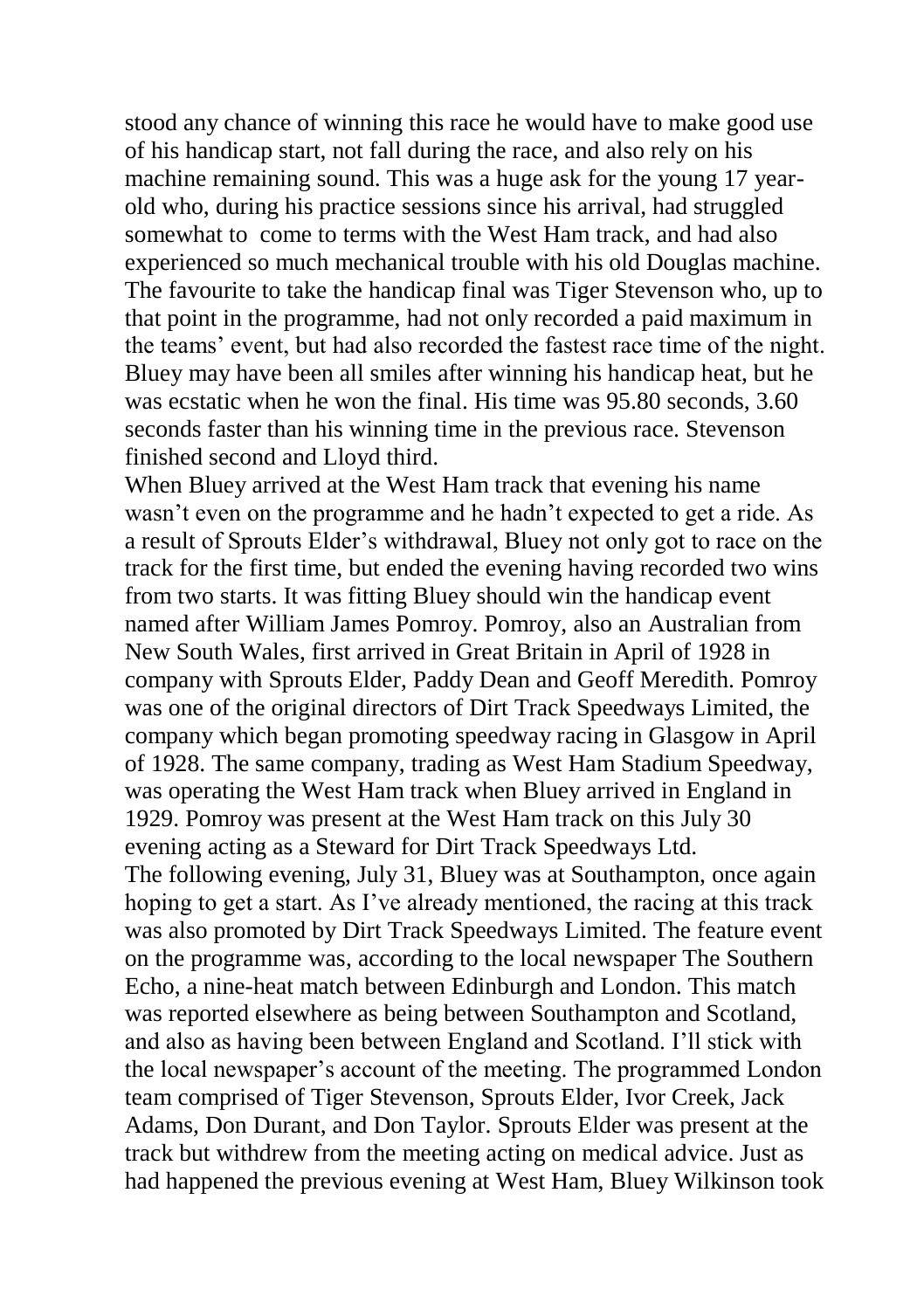Elder's place on the programme and rode in the London team which won the match easily 45-18 (remembering that a race win was worth 4 points and not 3). In Elder's absence, Stevenson assumed the captaincy of the London team. Stevenson and Wilkinson, riding as a pairing for London, were out for the first heat and recorded a 5-2 heat advantage – just the start the team wanted. Stevenson won the race and Wilkinson took third place. In their other two races this pair scored maximum points with Stevenson winning on both occasions and Bluey following him across the line in second place. Their last heat, the eighth, provided the crowd with a thrilling spectacle. Remember that the previous evening Bluey had beaten Stevenson in the handicap final at West Ham. Here is how the Southern Echo reported Heat 8: -

"Tiger Stevenson won full points for London again in heat 8, and this race was remarkable in that it was a case of the London representatives, Stevenson and Bluey Wilkinson, who had replaced Sprouts Elder, fighting fiercely for the premier position with the Edinburgh riders hopelessly behind. Stevenson won the heat by a wheel's breadth from Wilkinson, his partner, at tremendous speed."

It was as a result of Sprouts Elder's injury problems that Bluey received the opportunity on successive nights to show what he was capable of doing on the racetrack. If Elder had have been fit and fulfilled all of his rides on both programmes, one wonders just when Bluey would have received his chance.

Bluey knew that, if he stood any hope of being offered a West Ham contract for the following season, he had to make the most of any opportunities he should be given to continue to impress the Dirt Track Speedways management. As the season had been half over when Bluey arrived in England, he was giving the rest of the West Ham contracted riders a good three month's start. Another problem Bluey faced was his complete lack of any experience of team racing prior to his arrival in England.

Three evenings later, August 3, Bluey was back at Southampton and once again showed his liking for the track by winning the feature scratch race. The report from the Southern Echo: -

"Bluey Wilkinson gave an exhibition of good riding in the Cobden scratch race. He won his heat well, was first in the semi-final, and went on to beat Eric Lister in the final after a spirited race; a very good performance considering the way that Eric Lister had been riding all the evening."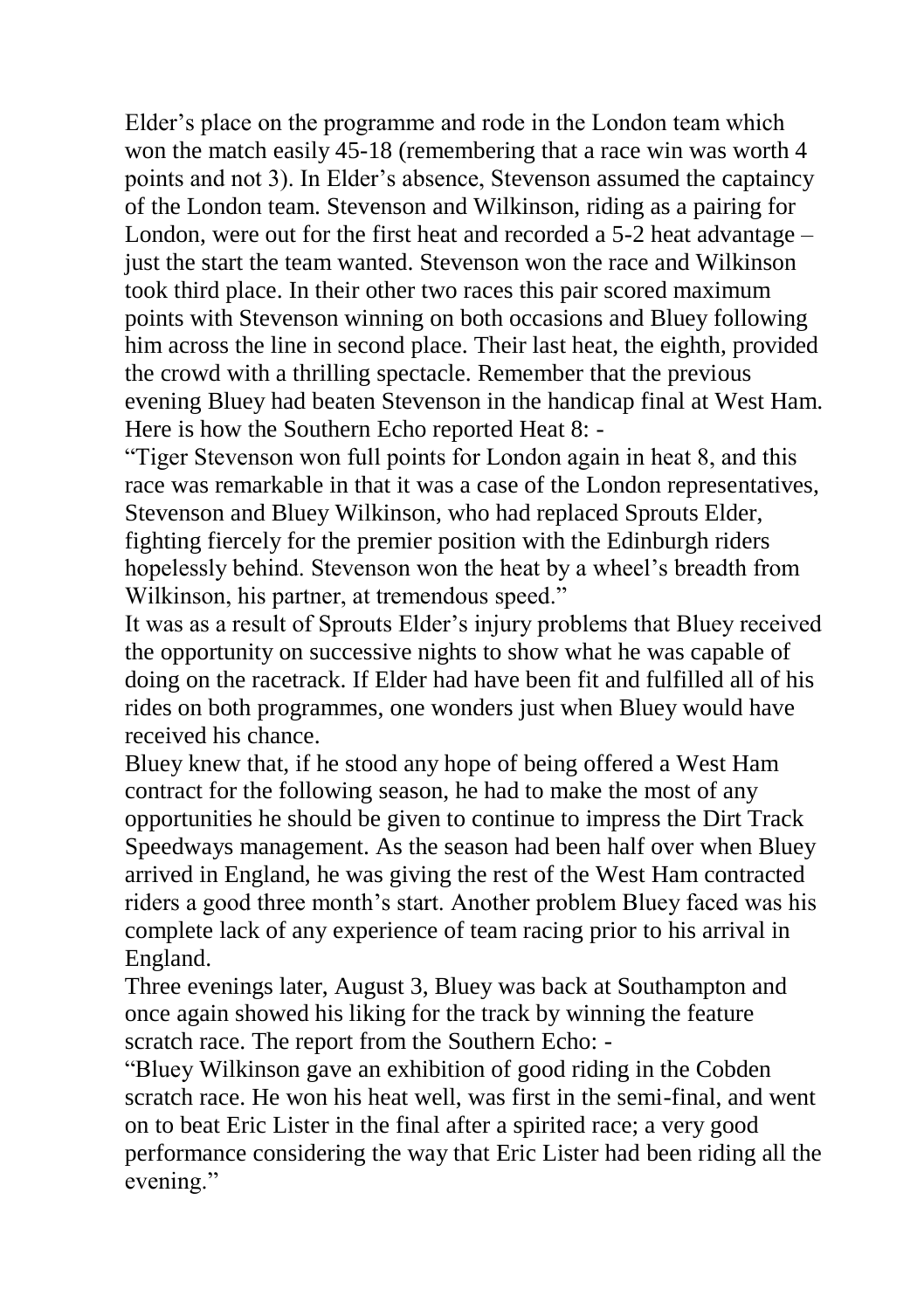In this race, Bluey was slowly away from the start and, on settling, was in third place. He then thrilled those watching when, with a sustained burst of speed, he went from third to first inside one lap.

In the space of five days, Bluey had won a handicap final, a feature scratch race final, and also performed most promisingly for the London team at Southampton. A lot had happened in the two months since Bluey contested his last Australian race start at Dubbo on June 3. He had sailed to England, signed a contract with West Ham, and shown considerable promise in his early races.

On August 10, Bluey was at Southampton riding for the Colonies in a nine heat encounter against the Homeland team. His team mates on that occasion were Sprouts Elder (captain), Buzz Hibberd, Bruce McCallum and Fred Hore. Although in the losing side, Bluey recorded a second and a third placing.

Having made such a promising start to his season, Bluey then experienced some major disappointments. What transpired on Saturday afternoon August 17 at the Portsmouth venue (another track racing under the Dirt Track Speedways Limited promotion) was indicative of the problems he was encountering. Nobody could ever accuse Bluey of not trying in a race, in fact on occasions during the half season he raced in England in 1929 he tried TOO hard, often over-riding and ending up parting company with his motorcycle. Here is a section of a meeting report mentioning Bluey's appearances in the Silver Gauntlet Scratch Race that afternoon at Portsmouth: -

"Bluey Wilkinson, who put up an excellent show in his heat, had the misfortune to crash in the final, and while no serious injury resulted, spoilt his chance of a place."

That same evening Bluey was at Southampton. Here is what happened there: -

"Bluey mounted the fence, climbed up it for a couple of seconds, and was then hurled into the air. Yet he actually succeeded in landing on his machine and, except for a severe shaking, was unhurt. He did not, however, ride again."

Bluey was again in the wars three days later at West Ham: -

"The thrills of the evening were supplied in the first semi-final of the open handicap….. In this race, Wilkinson appeared a certain winner until he overdid a broadside on the final bend and crashed…."

The 100 pounds West Ham Open Derby, staged on September 10, was won by Australian Frank Arthur. Bluey made it to the semi-final stage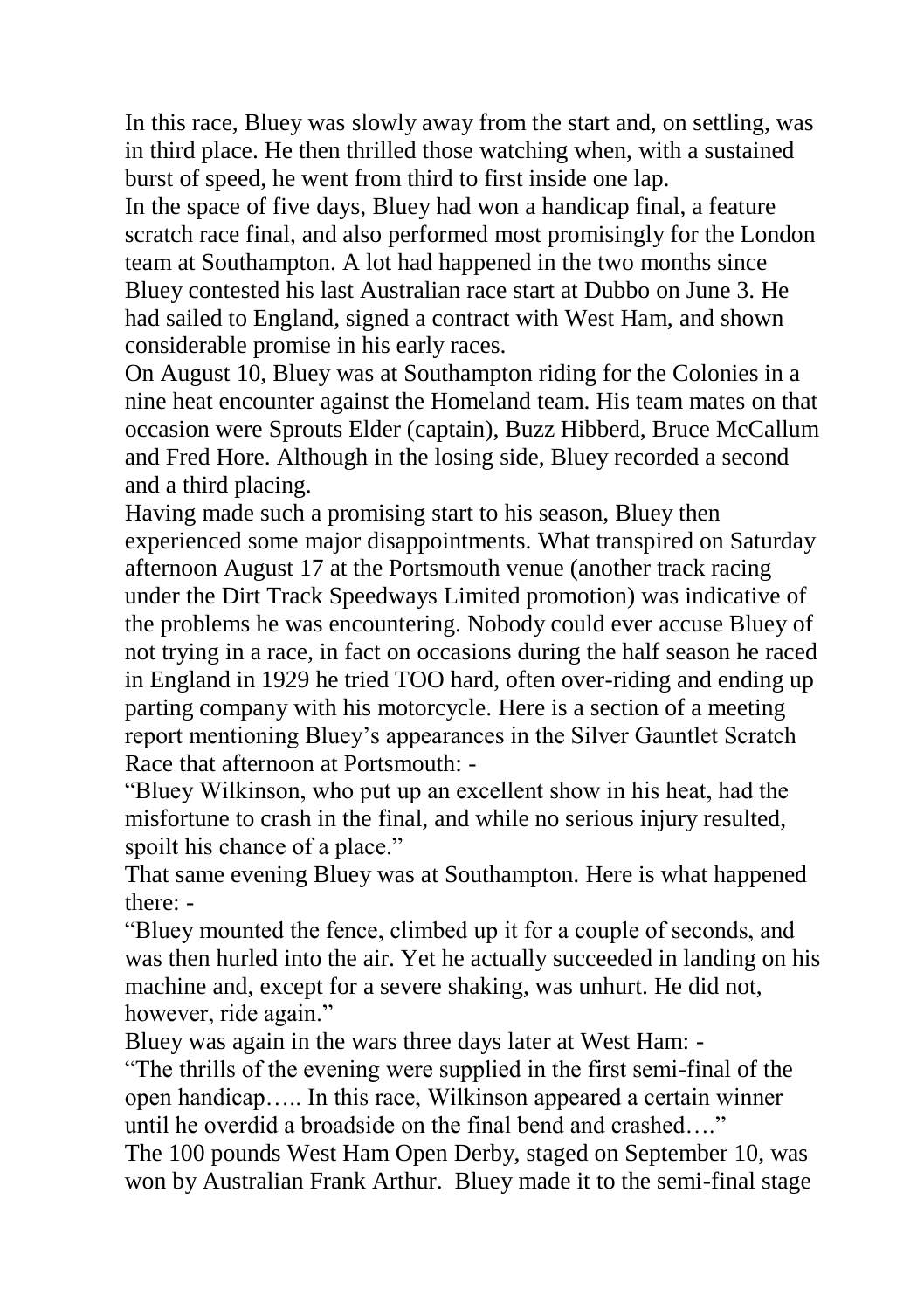where he thrilled the spectators when he gave the eventual winner of the prestigious event a hard race.

Although Bluey did appear in some of West Ham's league sides during the season, his inability to consistently finish races meant he was often overlooked when the team was announced. Bluey's good nature, together with his driving passion to succeed, impressed both the West Ham management and the team's fans. Whenever Bluey took to the track, the spectators knew it was highly likely they'd either see a thrilling ride or a crash. Bluey himself made the following comment about his early racing in England in 1929: -

"I simply couldn't sit that old Douggie, and during my first month over here I should think I swallowed enough cinders to lay a new track. But I settled down after a time  $\cdots$ 

Bluey won another two handicap finals at West Ham later that season. He also appeared in the finals of a number of other individual events, including finishing runner-up in a Silver Gauntlet final at Southampton. Much to Bluey's delight, he was offered a West Ham contract for 1930. As Bluey had only been in England for some three months when the season concluded, he and Bill decided not to return to Australia, but to "winter" in the Northern Hemisphere. Bluey was not idle during the offseason, in fact he undertook another great adventure.

#### **Can You Help?**

**Jim Henryneeds** heat details for the Boston Speedway Training School Xmas Championship 1970? The meeting has a few familiar names such as Edwin (Ted) Howgego, Carl Glover, Peter Smith, Graham Jones (Berwick), and Steve Osborne who all had senior careers. **Jim Henry** is looking for heat details for Weymouth 1954 and needs Wednesday 4<sup>th</sup> August 1954 Young England 48 Young Overseas 35 (Int) SH times 18/08/54 WEYMOUTH v OXFORD CHALLENGE 37-47 Meeting Details 24/08/54 WEYMOUTH v EXETER CHALLENGE 43-41 Meeting Details 01/09/54 WEYMOUTH v RAYLEIGH CHALLENGE 40-44 Meeting Details 15/09/54 WEYMOUTH v WEST OF ENGLANDCHALLENGE Meeting Details **Paul Hornsby**, 1A Otago Road, Whittlesey, Peterborough, PE7 1YJ 01733 20213[1 paul@hornsbyp.freeserve.co.uk](mailto:paul@hornsbyp.freeserve.co.uk) is seeking heat details for Peterborough's JuniorLeague matches, Central Junior League 1983, Youth Development League 1988, Amateur League, Conference League, Matches involving Peterborough.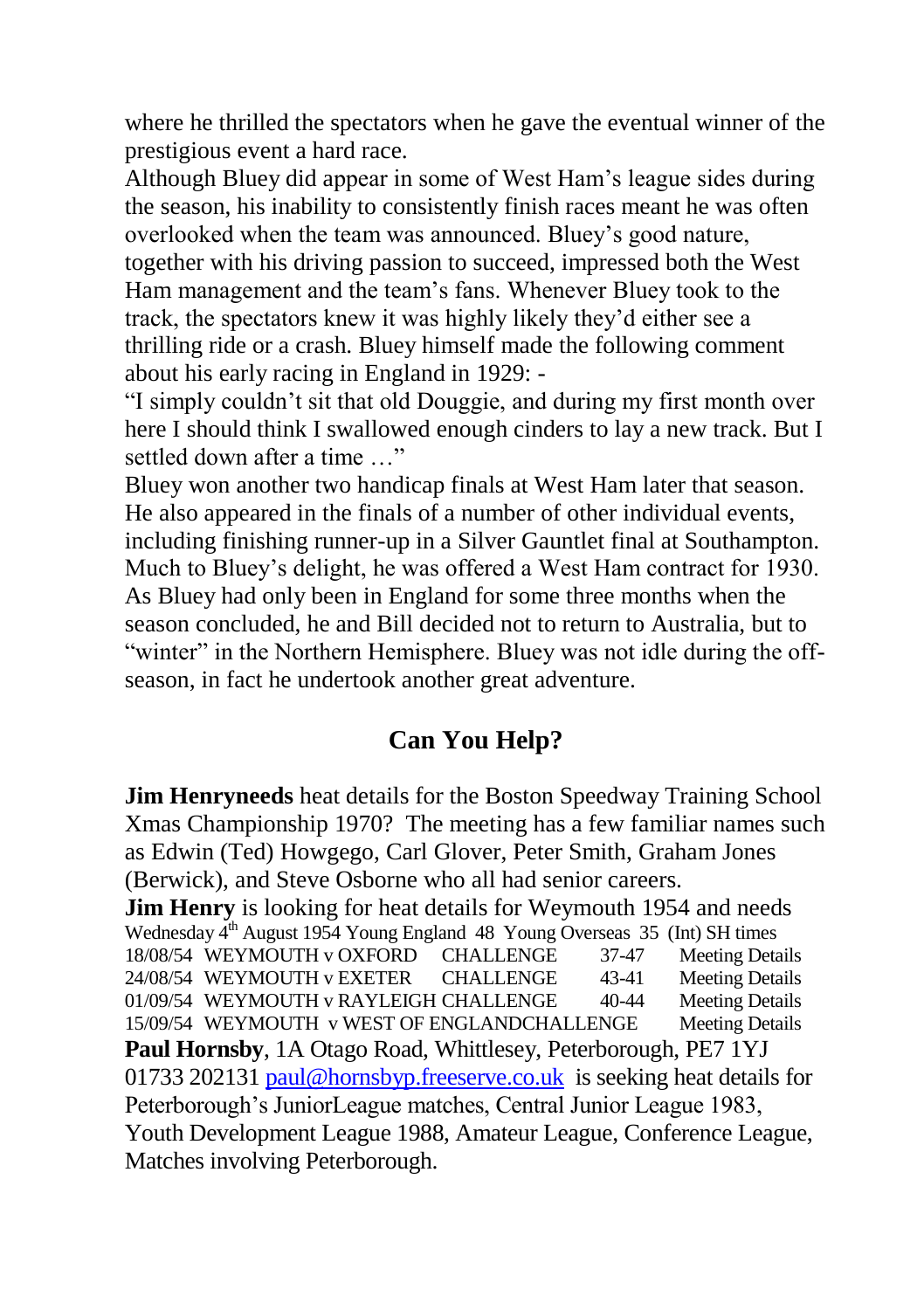#### **New League Proposal For 1952**

The remaining Promoters of 1951 were concerned about the coming season and one of their ranks put forward this idea for re-structuring. It was amongst the items in what is an interesting archive of material passed on to **Jim** by **Norrie Isbister** and it makes interesting reading but the proposals put forward were never implemented. "Second Division is faced in 1952 with the loss of Newcastle, Fleetwood, Halifax and Walthamstow as well as of Norwich, the latter by promotion. This would leave eleven teams in the league and if Poole were to be promoted from  $3<sup>rd</sup>$  Division a total of twelve teams. Frankly, I feel that if things remain as they are the crowd figures in  $2<sup>nd</sup>$  Division next year will be lower than ever before at all tracks. To begin with, a twelve team league can only be operated on a two home and two away basis. This would mean that weak teams would be seen twice a year against once as at present. Travelling would be increased by visits to far distant tracks such as Yarmouth and Edinburgh twice instead of once in a season, Severe Prize Money cuts would be inevitable. I would like to propose that there be an amalgamation of the present  $1<sup>st</sup>$ Division with the top nine in 2nd Division for next year. That the remaining teams in  $2<sup>nd</sup>$  Division be amalgamated with the present 3rd Division to form a new  $2<sup>nd</sup>$  Division and that there is automatic promotion and relegation between the two leagues. (As I see it, without this incentive, First Division gates will also continue to drop.) If Norwich alone were to be promoted this year into  $1<sup>st</sup>$  Division I cannot see  $1<sup>st</sup>$  Division agreeing to promotion and relegation. Even if they did in theory, should a London team be bottom in 1952 I can never visualise the theory becoming practice. The method of promotion now in practice is unfair as it means the weakening of the lower league by depriving them of their star attraction without compensation from the higher division and gain no one.

Second Division should be content with the assurance of promotion at the end of the season. The question now arises, how is such a thing to be arrived at from the financial point of view?

1. Prize Money. If the prize money rate in  $1<sup>st</sup>$  Division were to be lowered to £1 per start and £1.50 per point, a reduction of  $1<sup>st</sup>$  league pay and an increase of second league rates and the number of guaranteed heats to be cut, then the new rates from a  $2<sup>nd</sup>$  Division point of view become workable. (It would not follow that promoters would stage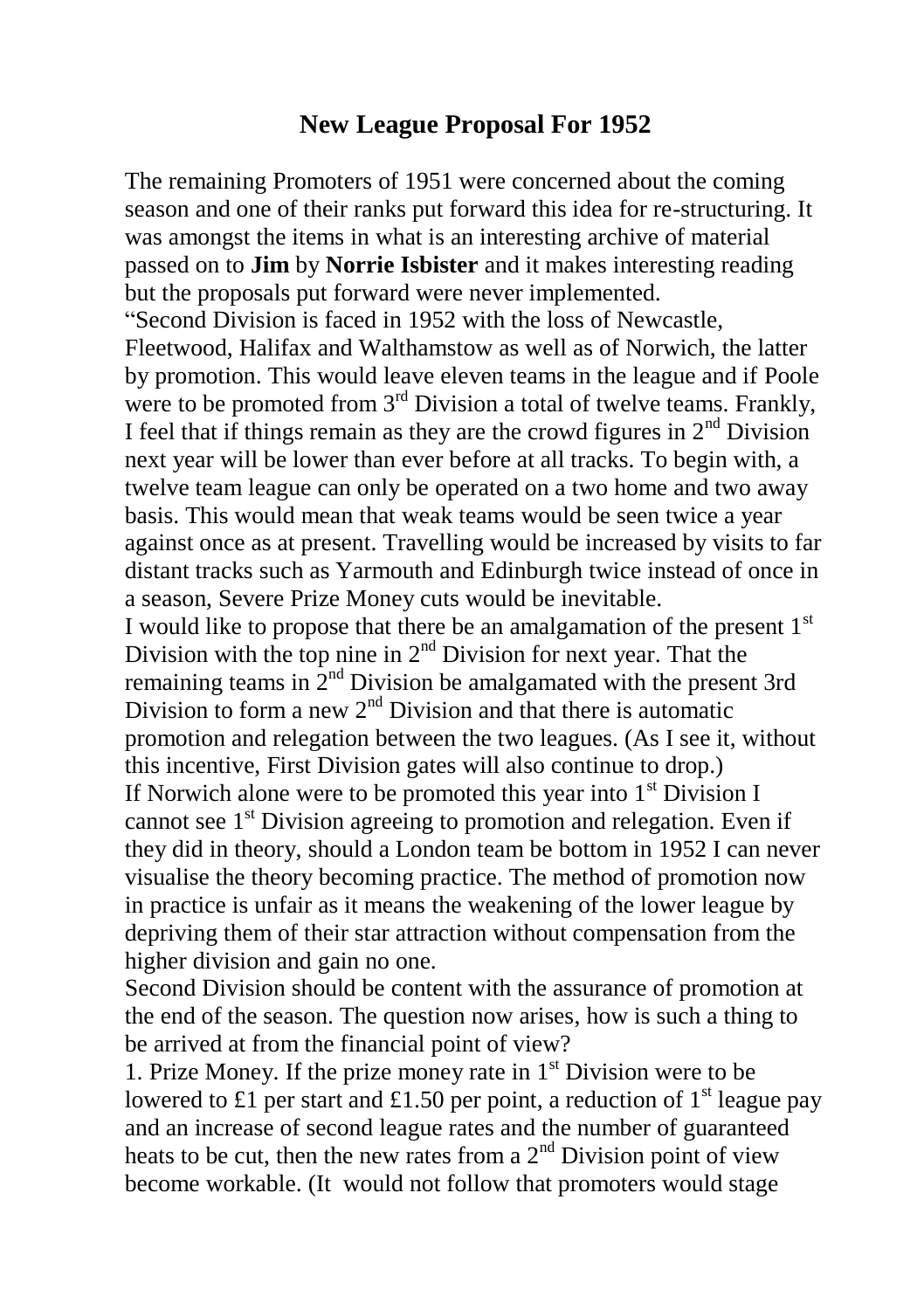fewer events than at present, in fact they could afford to stage more in many cases.)

I would propose that the size of the teams be cut from eight to six with one travelling reserve who can be used as and where required in the match. If the Test Match formula is used it would be possible to run twelve heats and a Nominated riders heat making a total of thirteen events. This would give team riders a guaranteed four stars with a fifth for the two best men in each team it would also strengthen up the majority of teams by eliminating weak reserves. I would propose that a promoter would be obliged to stage two reserve events including the home and visiting reserve, and two Novice Heats at a reduced Prize Money rate if he so desired.

I would also like to see the league as the final event on the programme with provision made for team men to become adjusted to the track in preliminary introduction races. (See Chart on last page.)

By reducing the present, league from fourteen heats to thirteen, it is making the whole scheme more acceptable to the present  $1<sup>st</sup>$  league tracks. They would then have more scope in their second halves, or first halves, to book in additional attractions if the promoted teams are not considered strong enough without such items.

For 1953, I feel that the teams in  $1<sup>st</sup>$  Division would have become established sufficiently, for the number of herats to to be increased to fifteen and a Nominated Rider heat, a total of sixteen in all. By running the league at the end of the meeting, the necessity for second halves would disappear altogether. Build up events for reserves and novices would be sufficiently appealing. Second halves of any description tend to distract from the importance of the league. A sixteen heat match with a six man team and a reserve would give all riders five rides with the possibility of six which seems to be as good as they can get at most tracks today.

Proposed New Method of Staging Matches On a Minimum Prize Money Basis

(This method would allow a 'poor' promoter to stage 20 heats for £256.)

- (a) 2Novice Heats at 50p  $\&$  50p (a) £10
- (b) 2 Reserve Heats at £1 and £1.50 (b) $\text{\pounds}26$
- (c) 3 Introductory Heats £1 and £1.50 (c) $\text{\pounds}39$
- (d) 13 League Heats at £1 and £1.50 (d) £169 Plus £12 for bonus points Total £256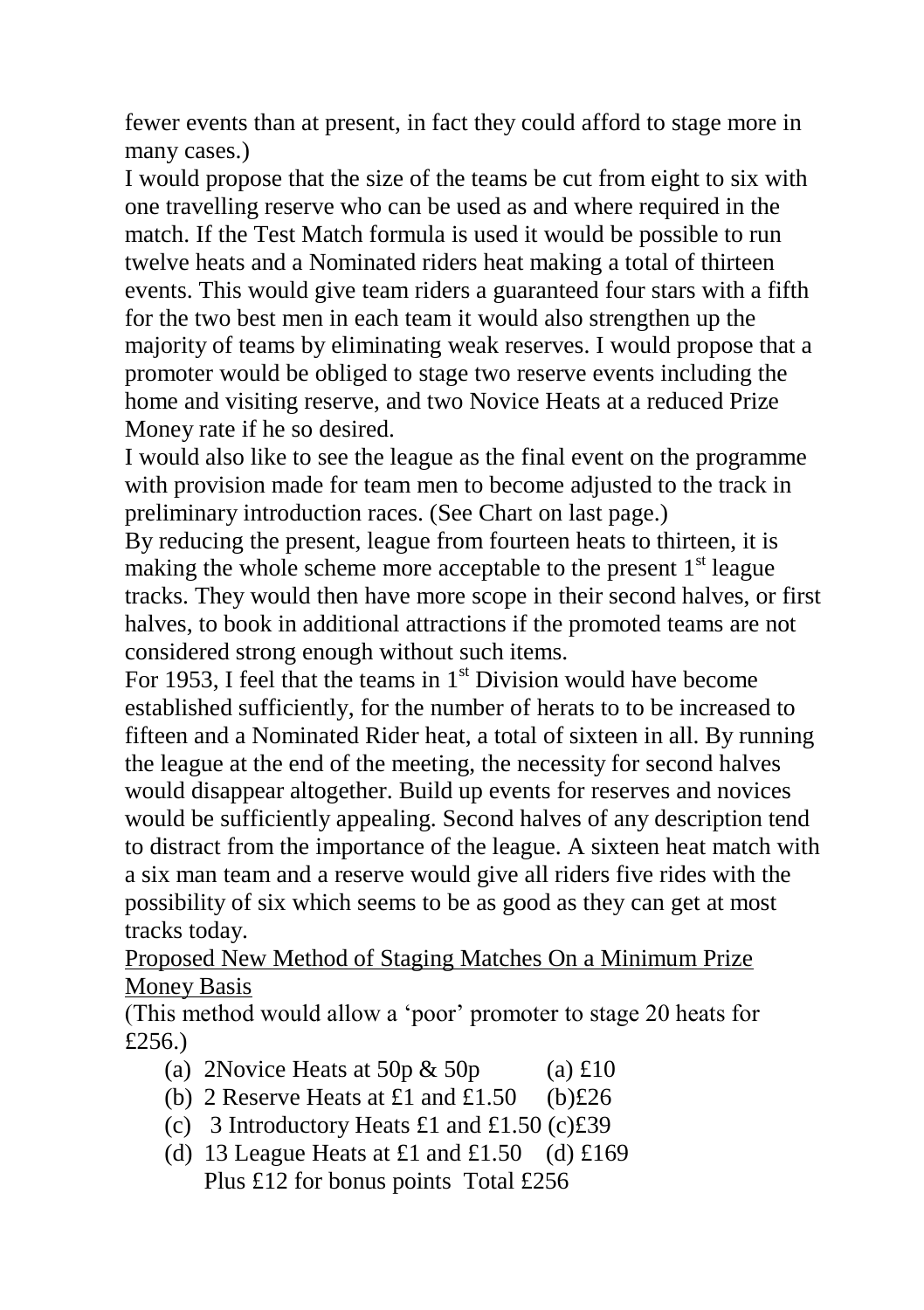Travelling Expenses I would suggest that travelling expenses be pooled in both leagues. It is unfair that any track be penalised because of its geographical location. This would be very much the case in the event of a Scottish team being relegated to the  $2<sup>nd</sup>$  Division where it would be financial suicide. If the pooling of expenses were to be operated on a track by track basis it would be possible to calculate in advance the team expenses that each track would incur over the season. (Mechanics and team manager of course would be outside this scheme.) If then a total were to be made of all the expenses for the league, and divided by the number of teams in the league, a round figure for each track would be arrived at. A seven man team would also help to cut expenses. Without a pooling of expenses in the  $2<sup>nd</sup>$  Division under this scheme, I cannot see how relegation would be workable without serious hardship to the relegated track if it's geography isolates it from the others. Leagues Here is how I visualise the two leagues for 1952. Division One: Wembley, Belle Vue, Wimbledon, West Ham, Birmingham, Bristol, Harringay, New Cross, Bradford, Nowrich, Leicester, Edinburgh, Coventry, Walthamstow, Motherwell, Ashfield, Hanley, White City (Glasgow). Division One: Yarmouth, Oxford, Liverpool, Cradley Heath, Poole, Exeter, Aldershot, Rayleigh, Swindon, Plymouth, Cardiff, St Austell, Long Eaton, Wolverhampton, Ipswich, Southampton (???).

This would give 17 matches in Division 1. I would then suggest that the league be zoned into three sections of six as follows: London: Wembley, West Ham, Wimbledon, New Cross, Harringay, Walthamstow. Midland: Birmingham, Bristol, Norwich, Leicester, Coventry, Hanley. Northern: Belle Vue, Bradford, Edinburgh, Ashfield, Motherwell, White City (Glasgow). All told this would give 25 fixtures to every track without any extra competitions. 17 matches in the League and five home matches in the zone.

The leagues have been based on the assumption that Newcastle, Fleetwood and Halifax will be out next year. Walthamstow have stated that they will carry on providing they gain  $1<sup>st</sup>$  league status, so I believe. The decrease in prize money rates would allow Wembley to book in complete teams as an extra event without sustaining an increase in prize money compared with 1951 rates.

The decrease in prize money could be explained to  $1<sup>st</sup>$  Division riders as being a necessary step to put speedway on a solid basis. They should not suffer any great loss at all by the fact that there will be many 'weaker'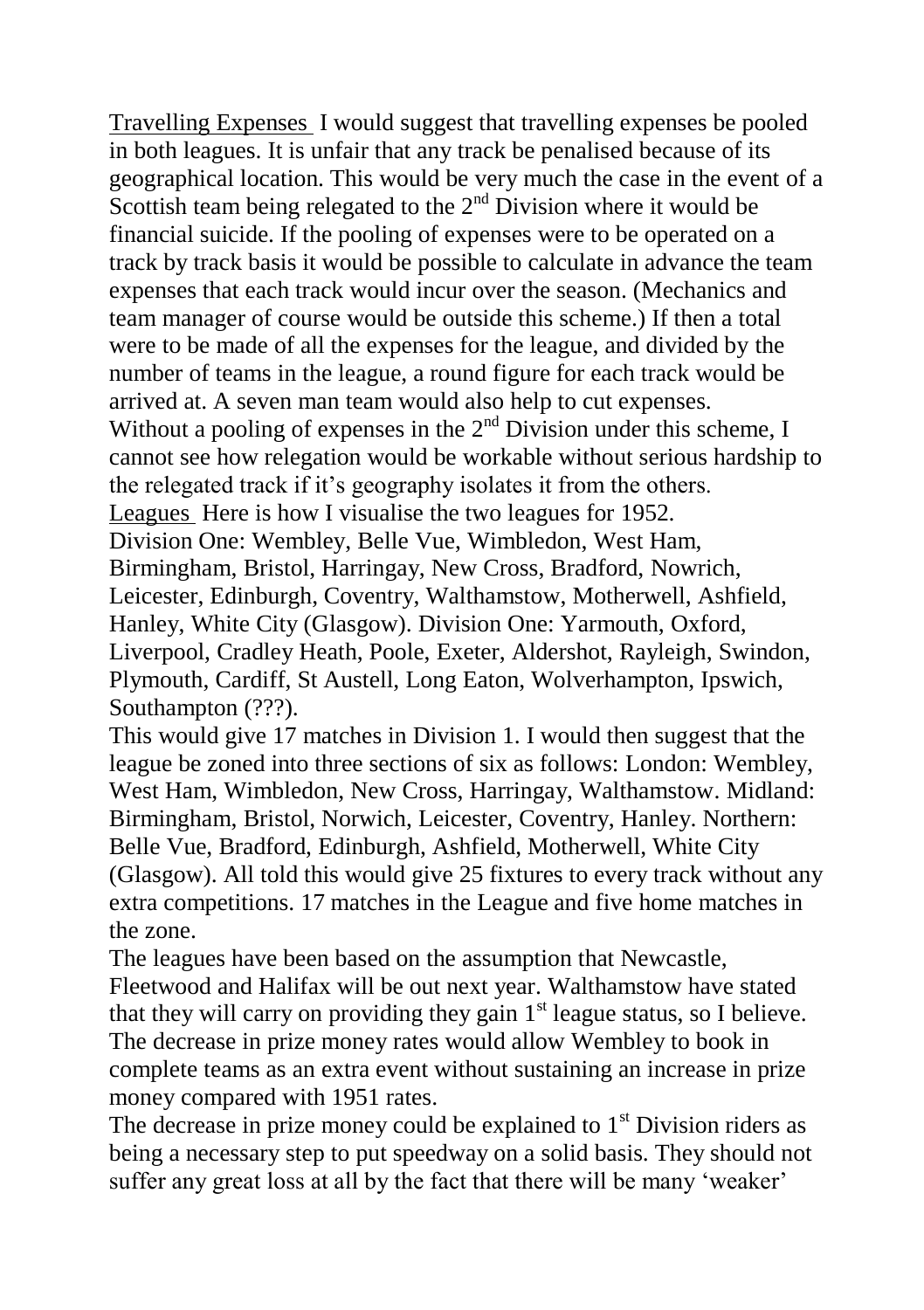second league teams against them where it would be possible for them to earn their money with less effort. Also the reduction enables their promoters to give them more rides than they are getting at the moment. The fate of West Ham should be enough to convince the enlightened riders of what can happen if something is not done to put the sport on a sound basis. Promotion and relegation can save the sport from going down any lower and without prize money reduction this is impossible! One last word. Hardship may appear to have been meted out to the four bottom teams in the 1951 league, Yarmouth, Oxford, Liverpool and Cradley Heath, by their apparent 'demotion'to the present third division. Under this scheme, eighteen tracks as a maximum is the most that can be accommodated in the new  $1<sup>st</sup>$  Division. It is also known that cetain of these teams found it hardship to pay the  $2<sup>nd</sup>$  division prize money rates of 1951, particularly Cradley Heath. With the possible exception of Liverpool all four teams are situated geographically in the present Third league sphere of influence and should not suffer unduly with the lower prize money rate and with a pooling of expenses and the assurance of promotion if they win the league.

DAYS OF RUNNING Objections may be made on the grounds that there are too many Saturday tracks involved. I am sure that any Saturday track at present in the  $2<sup>nd</sup>$  Division who gain promotion will certainly agree to accommodate existing 1<sup>st</sup> Division tracks on another day at home and arrange some 'shift' arrangement with kindred promoted Saturday tracks. After all, Saturday tracks must expect to make some sacrifices for the obvious advantage they have over mid-week tracks in their night of running.

A Suggested Method of Running a 'Minimum Prize Money' Meeting Event1 Reserve Race using No.7 man of both teams

Event 2 Novice Race

Event 3 Reserve Race No.2

Event 4 Novice race No.2

Event 5 INTRODUCTION RACE No.1 Home Nos 1,2,3,4.

Event 6 INTRODUCTION RACE No.2 Visiting Nos.1,2,3,4.

Event 7 INTRODUCTION RACE No.3 Home and Visiting Nos. 5 & 6 LEAGUE MATCH Heats  $1 - 12$  as in Test Match plus Nominated Riders Heat No.13. Six riders per team who would ride four times plus two riders who would ride five times by qualifying for Heat 13. Reserves used as required, Interval either following event seven or following Heat six of the match. All riders assured of five starts over the meeting with six starts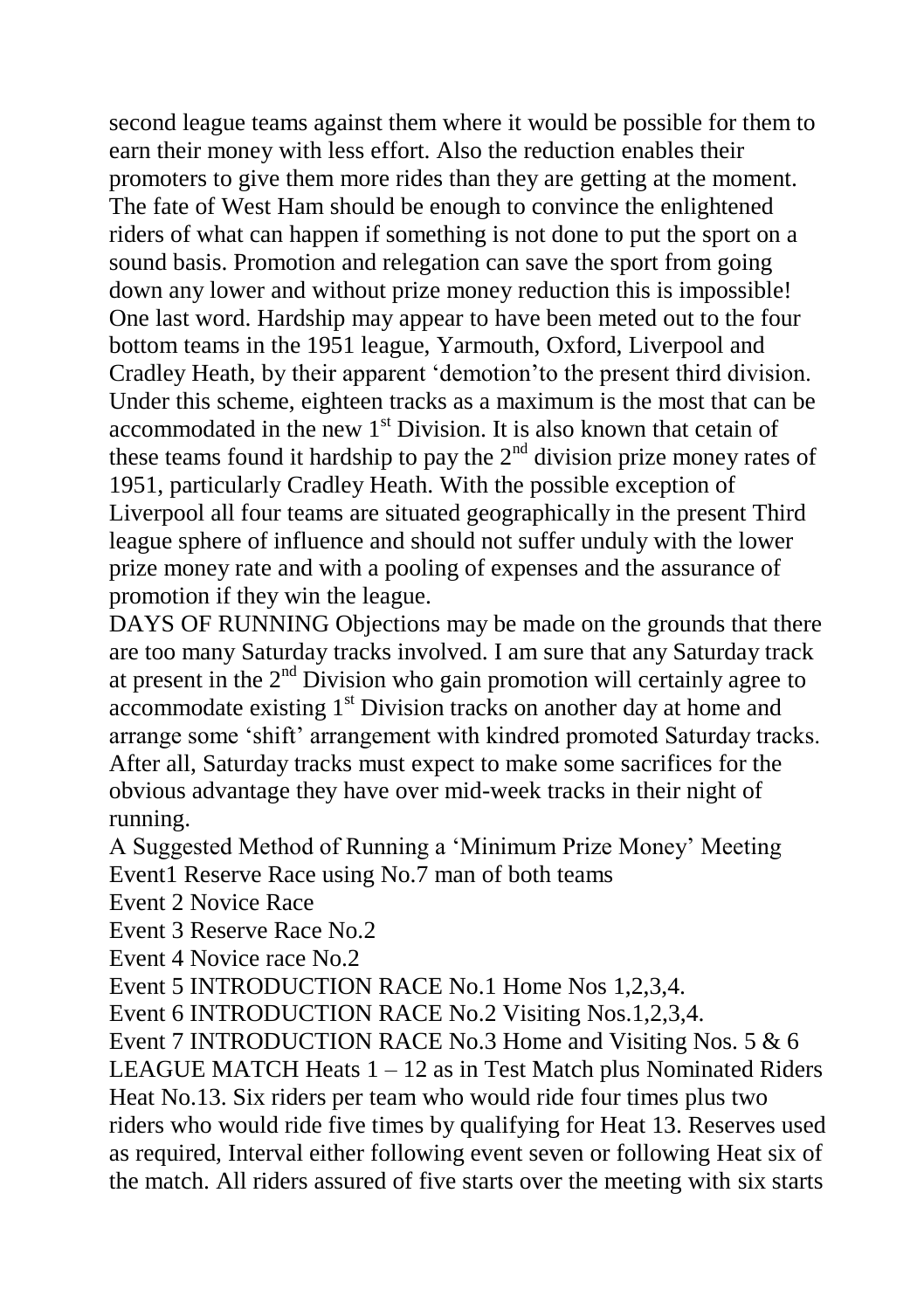for a few. Reserves assured of two starts with possibility of more in the match.

## **Albert E "Bert" Perrigo – Coventry Rider 1929**

**Stuart Staite-Aris** sets out a history of a Pioneer Coventry rider Albert E "Bert" Perrigo. Bert was born in Smallheath Birmingham in the September quarter of 1903 not far from the B.S.A. Industrial premises. Bert died in 1985 in Birmingham where he lived in a flat aged 82. His father wanted him to join him in the family bakery business but instead he started his working life as a driver ferrying former War Department vehicles for dealers following the end of World War One. Bert eventually became a van driver for the Bordesley Engineering Company, a small concern which built and sold Motorcycles under the Connaugh brand name.

While working there Bert was entered by the company in a London to Edinburgh 24 hour trial in which Bert won his first trial Gold medal. Next came a short spell at Humphries and Dawes the manufacturer of OK Supreme motorcycles. He wasn't there long before he was spirited away to the giant concern of B.S.A. Motorcycles.

**Bert at B.S.A**. Bert's post at B.S.A. was in the competitions department and he was to become a vital figure in the birth of the "Gold Star". Bert became such an important figure between the 1920's to 1930's that he became known as "Mr B.S.A."

Bert rose to the post of B.S.A. competitions manager and was responsible for some of the companies greatest successes including;

- B.S.A. Brooklands Gold Star success 1937.
- The Maudes trophy (Round Europe Tour and 1952 ISDT)

Bert Perrigo was President of the B.S.A. FWD Club in the later 1960s. The National Rally opposite award was presented to the Club by Bert when he succeeded George Savage as president.

Bert Perrigo was a self taught man of many talents with skills in riding, engineering, sales, publicist and executive. He fulfilled all of these roles with great success at B.S.A. where he remained until the company demise in the 1970's.

**Bert Perrigo Riding Career** Bert had done some trials pre-war and was a prominent figure competing on B.S.A. motorcycles. Bert Perrigo was in fact a very well known figure in the motor cycle world from the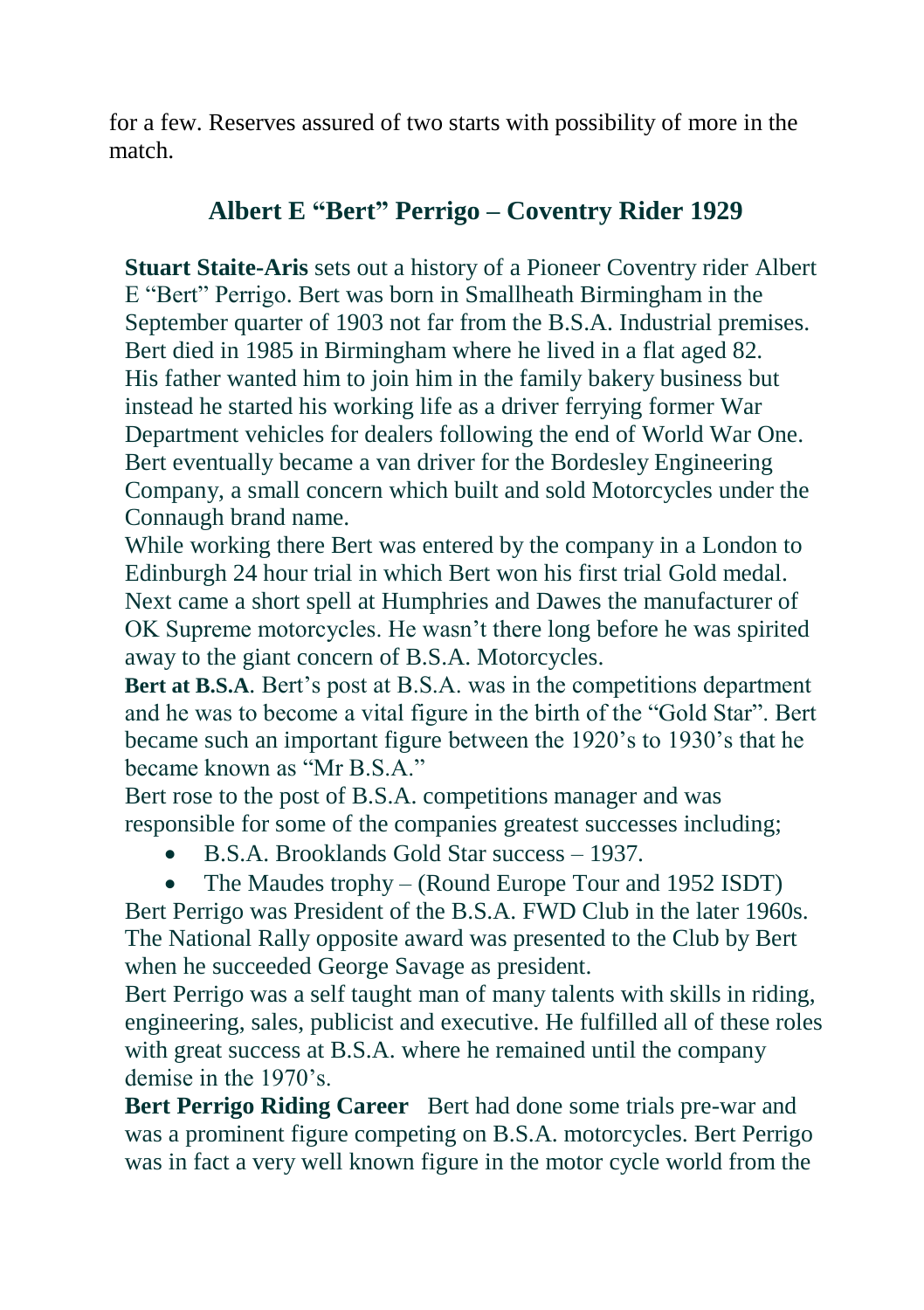1920s to the 1950s. For much of this time he was Chief Engineer and Works Manager of the B.S.A. Motor Cycle team.

In competitions Bert swiftly established himself as a leading trials rider who represented Britain in the I.S.D.T. abroad. Inevitably his trials career led him to compete in all of the premier trials in this country.

**Bert Perrigo Dirt Track Career** The BSA Competitions department soon heard of the inaugural Dirt track meeting staged at High Beech on February 19th 1928. A few weeks (Easter Saturday April  $7<sup>th</sup>$  1928) later Bert and Jack Parker were sent along to enter a High Beech meeting to try out the new sport.

 Jack Parker entered the 500cc event and won in a speed of 35.22 mph which had only been a fraction slower than Star man Roger Frogley's time in the Scratch Race event.

The following Monday a Bank Holiday (April  $9<sup>th</sup>$  1928) Bert and Jack returned to High Beech where both had success.

- Jack again won a 500cc event at 35.66 mph.
- Bert won the 350cc handicap event from the scratch starting position at 33.92 mph.

More locally Bert Perrigo was on the programme for the first meeting staged at Monmore Green Wolverhampton on Wednesday May 30<sup>th</sup> 1928. Bert competed in the 350cc event and was awarded the win in the Final after his colleague Jack Parker had been excluded by the meeting steward for looking around. *(Ref: - A History of Wolverhampton Speedway Mark Sawbridge)*

Bert also appeared at the first meeting staged at Kirkmanshulme Lane Belle Vue on July  $28<sup>th</sup> 1928$  where he rode in the Manchester Handicap from the 3 second mark in a race that included the Australian Star Frank Arthur *(Ref :- Speedway The Pre War Years Robert Bamford)* Bert was one of the programmed riders for the opening of Brandon Speedway on Saturday September  $29<sup>th</sup>$  1928. He also appeared in the second meeting on Saturday October  $6<sup>th</sup>$  the fists meeting at Brandon under lights.

His first reported appearance for the Coventry Southern League team of 1929 was against West Ham on Thursday May  $23<sup>rd</sup>$ . The Coventry team won 24-17 but Bert only lasted for one race the opening heat of the match. He was sent crashing and the fall resulted in him fracturing a small bone in his foot.

Bert's name never reappeared in meeting reports at Brandon from that point on.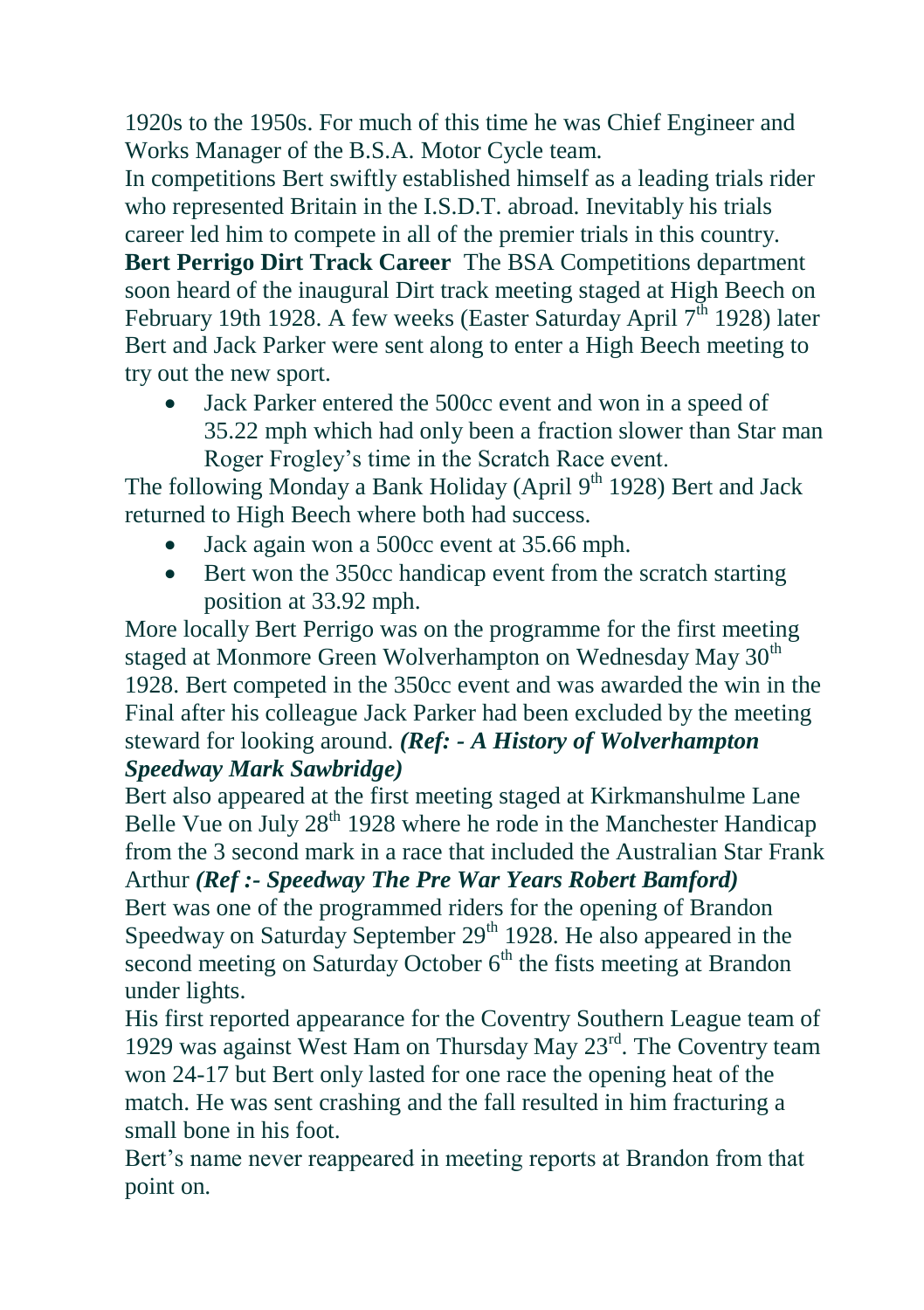*The report in the Midland Daily Telegraph for the first Coventry Southern League home meeting against Hall Green on Thursday May 9 th 1929 gave only partial results and incomplete team line ups. If anyone reading this article has a copy of the programme or indeed has full results can they please get in touch to complete the Coventry story and confirm whether Bert rode in this meeting too.*

**1930's Trial Events** Most famous of numerous events were the M.C.C. Lands End, Exeter, and Edinburgh long distance reliability trials. These grew from simple observed runs to the points mentioned, taking in the most fearsome hills on the way, to their modern format of an overnight run followed by a series of Observed Sections.

The observed sections consist of rocky, muddy, boulder strewn steep inclines on private land. The aim is simple, to climb without a 'failure', clearly, since road cars were used, trials were a natural medium for the car manufacturer to demonstrate the prowess of a vehicle: with which the general public could identify.

**Bert Perrigo in Trials Events** Bert Perrigo's appearance in trials using a B.S.A. three-wheeler was a logical step for a company seeking publicity. They sought to make use of his famous name and to use his skill to gain notable success in the only type of event to which the B.S.A. trike was remotely suited.

In addition, B.S.A. realized that a great part of their publicity must be directed towards motorcyclists who would see a three wheeler as the next step up the motoring ladder. As these people would already know of Bert's fame it was logical to chose the trike rather than a four wheeler as the vehicle for Bert to publicize.

Thus it was that between 1933 and 1936 Bert Perrigo competed in aluminium bodied four cylinder three wheeler.

**Perrigo Successes** The only thing that was important was to obtain 'Golds' for completing events without failing a hill. Thus if the machine broke on an event this was an occupational hazard and the local dealer was left to collect the car and send it back to Small Heath by rail. Bert did in fact obtain Golds on the Lands End and Edinburgh.

However, the most coveted award for Gold on all three trials eluded him. This was because the short-comings of front wheel drive grip could not be overcome to allow a clean climb up the Exeter Trial's infamous Simms Hill.

Despite all Bert's efforts to improve grip Frank Cope appears to have been the only person to have obtained the coveted Triple Award in a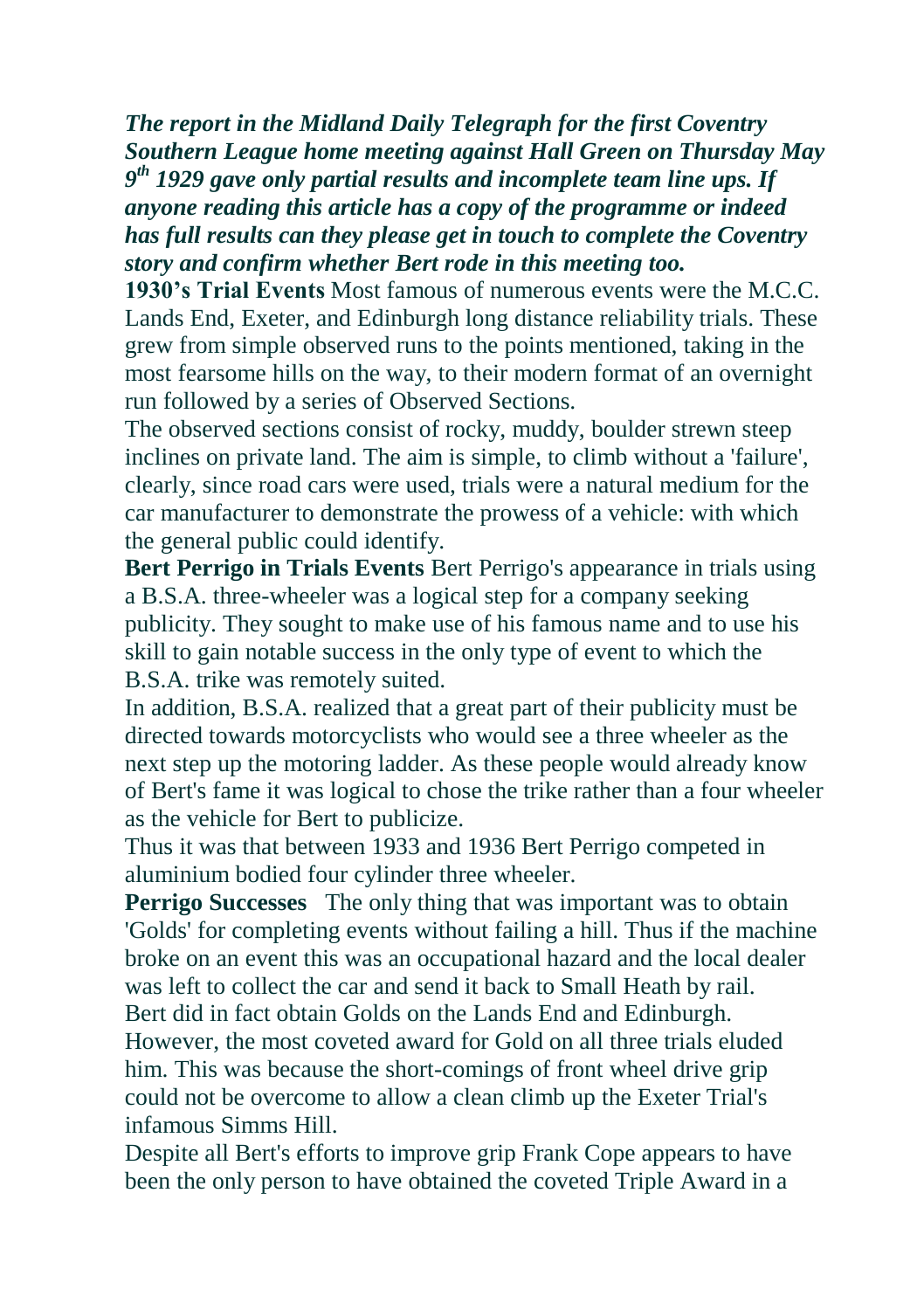B.S.A. Of course Frank used a second engine in the tail which was not an option open to a works driver.

Having established by 1936 that he was attempting the impossible and that a Triple Award was beyond his reach Bert did not wish to carry on promoting a B.S.A. three wheeler in trials. For a works driver whose success was based on 'The will to win' there was little point.

**Bert Perrigo Technical Expertise** His situation at B.S.A. allowed Bert to tackle the problems of making a trike suitable for trials far more comprehensively than the average amateur, particularly as limitless parts were available.

Bert was said to have had a 1204 c,c. engine with alloy head; and modified camshaft, any further power increase would not have been useable and would have affected reliability. Cooling was improved by either an electric or back of dynamo driven fan and a specially made up high efficiency large capacity radiator.

No attempt was made to improve the brakes, which were bad with complete fade on long downhill sections. Bert apparently did report this fact to the 'powers that be' but with no effect. Bert however specifically set out to improve his trike's lock.

In a final attempt to gain grip Bert modified the differential to be partially 'limited slip'. This was done by putting springs on the pinions within the differential, which prevented the classic situation of one wheel being stationary whilst the other spins helplessly.

Such a modification makes the steering really twitchy with a great deal of kick back, hence the need for using two hands. Bert often got the car sent back by train even if there were no mechanical problems rather than face a twitchy drive home.

The more usual aids to grip were also employed, such as a one hundredweight lead bumper and two spare wheels one each side. Standard width tyres were used of various degrees of 'knobbliness' depending on the regulations. The tyres were let right down which necessitated the use of security bolts to prevent the rim turning in the tyre.

Bert did not think that the classic rear wheel drive trick of 'bouncing' helped although both he and his passenger got their weight as far forward as possible.

The body stood up to the treatment it got (specifically with regard to flexing causing the doors to fly open), by using a solid sided body with no doors. This greatly increased the rigidity of the whole structure.